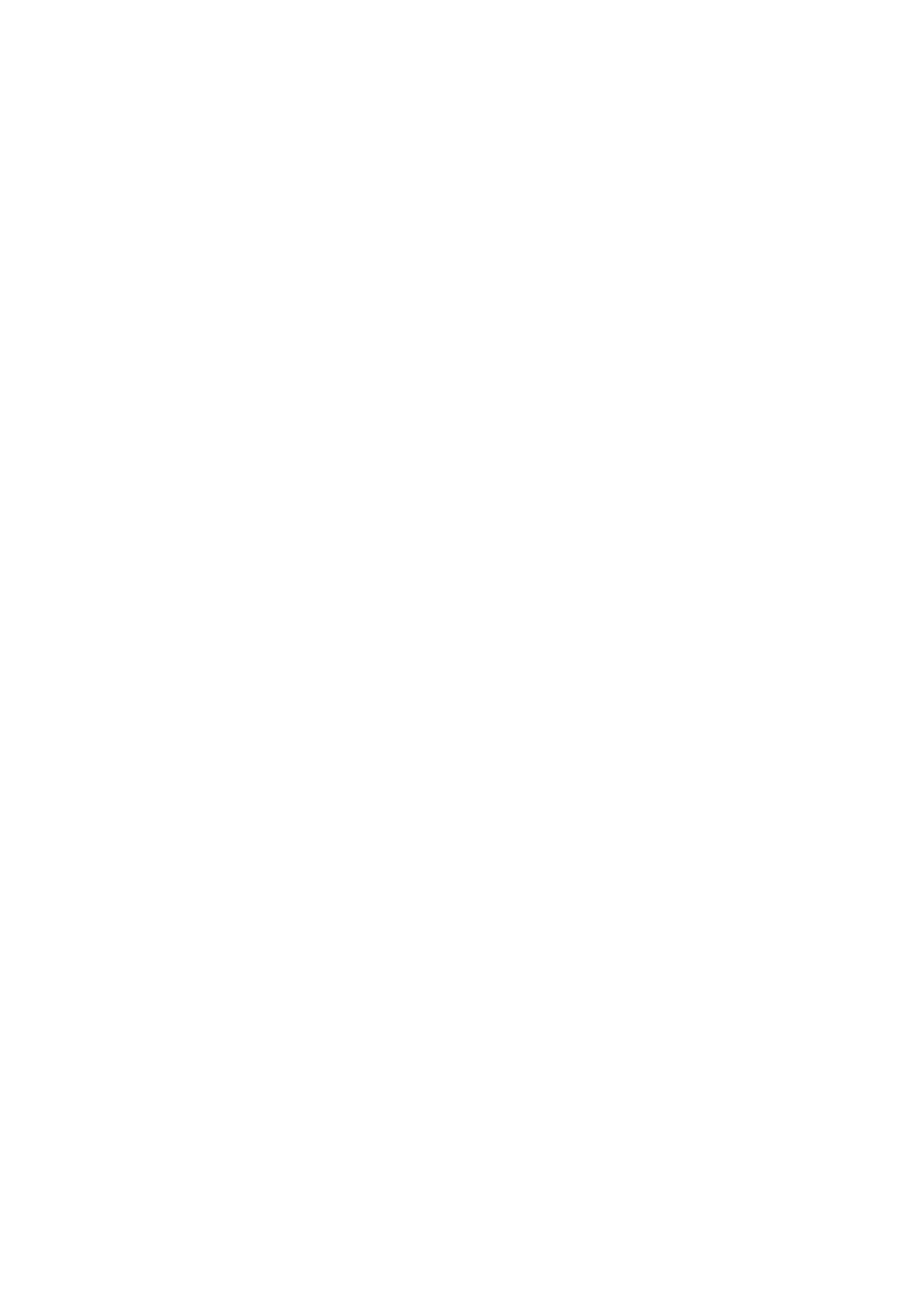Holy Family Catholic Primary School (the 'School') is registered by the NSW Education **Standards** 

Authority (NESA) and managed by the Catholic Schools Office (CSO), Diocese of Broken Bay. The CSO as the 'approved authority' for the diocesan registration system formed under Section 39 of the NSW Education Act (1990), is responsible for monitoring the compliance of member schools in the manner that has been approved by the Minister of Education.

The Annual School Report (the 'Report'), approved by the School's Consultant, demonstrates accountability to regulatory bodies and the CSO. Additionally, the Report complements and is supplementary to other forms of regular communication to the School community regarding initiatives, activities and programs which support the learning and wellbeing of its students.

The Report provides parents and the wider community with fair, reliable and objective information about educational and financial performance measures as well as School and system policies. This information includes summary contextual data, an overview of student performance in state and national assessments, a description of the achievement of priorities in the previous year and areas for improvement. Detailed information about the School's improvement journey is documented in the School Improvement Plan (SIP) which is developed, implemented and evaluated in consultation with key stakeholders.

Further information about the contents of this Report may be obtained by contacting the School directly or by visiting the School's website. Information can be also be obtained from the My School website.

# **SECTION ONE: MESSAGE FROM KEY GROUPS I<sup>N</sup> OUR COMMUNITY**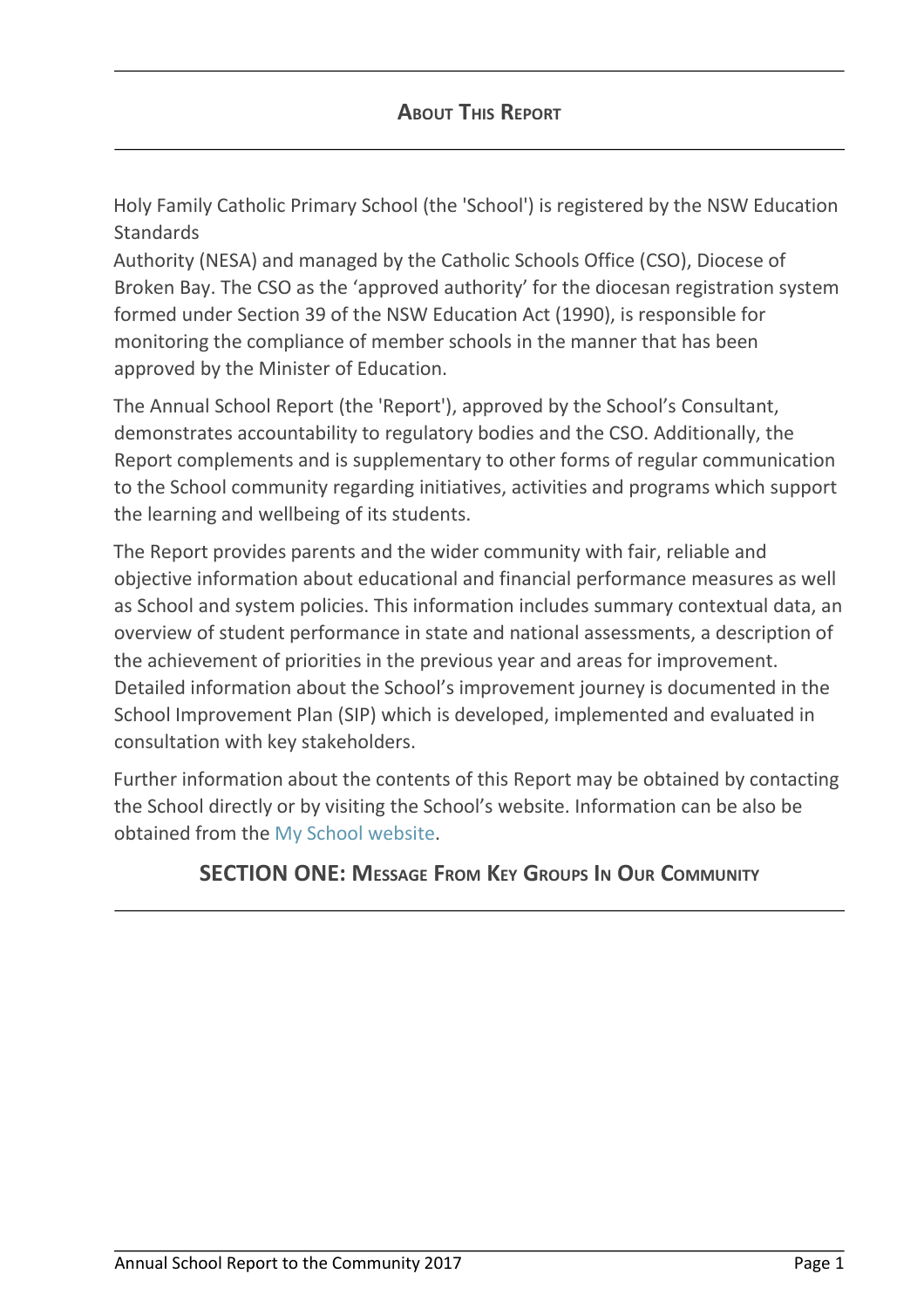# **Principal's Message**

The School community fosters strength and gentleness with a Christ centred focus for all. Holy Family is an inclusive learning community of students, staff, parents, relatives and parishioners. The purpose of the Annual School Report is to provide public accountability and provide information regarding the School's direction and events that have taken place in 2017. This year, the School and parish community has enjoyed incursions, assemblies, school and parish functions, concerts, after school extra curricula classes, band and Tournament of Minds. Holy Family is an active, vibrant community striving for excellence in education and relationships grounded in Catholic faith and tradition.

# **Parent Body Message**

The role of the Holy Family school Advisory group is to operate in collaboration with parents, the parish and the community. We meet formally every month during term time to provide advice and support to our principal and his leadership team. The advisory group provides a parental perspective on matters of school policy and on big picture matters affecting the school's present life and its future.

We are blessed to have a strong school and a highly proactive (Habit 1) school community. This was very evident in 2017.

This year we showed many of the seven habits as a school community. In particular Habit 6, Synergise, was demonstrated in the partnership of the Advisory group, the P&F, the Principal and the teaching staff, the Parish and the parent body to rally against changes to Federal funding of our schools.

We have continued to support *The Leader in Me* framework. There has been overwhelming positive response from students, teachers and parents on the skills and behaviours being developed.

The school Advisory group has worked with the Principal to continuously improve the quality of After School Care.

Chairperson, Holy Family School Advisory Group.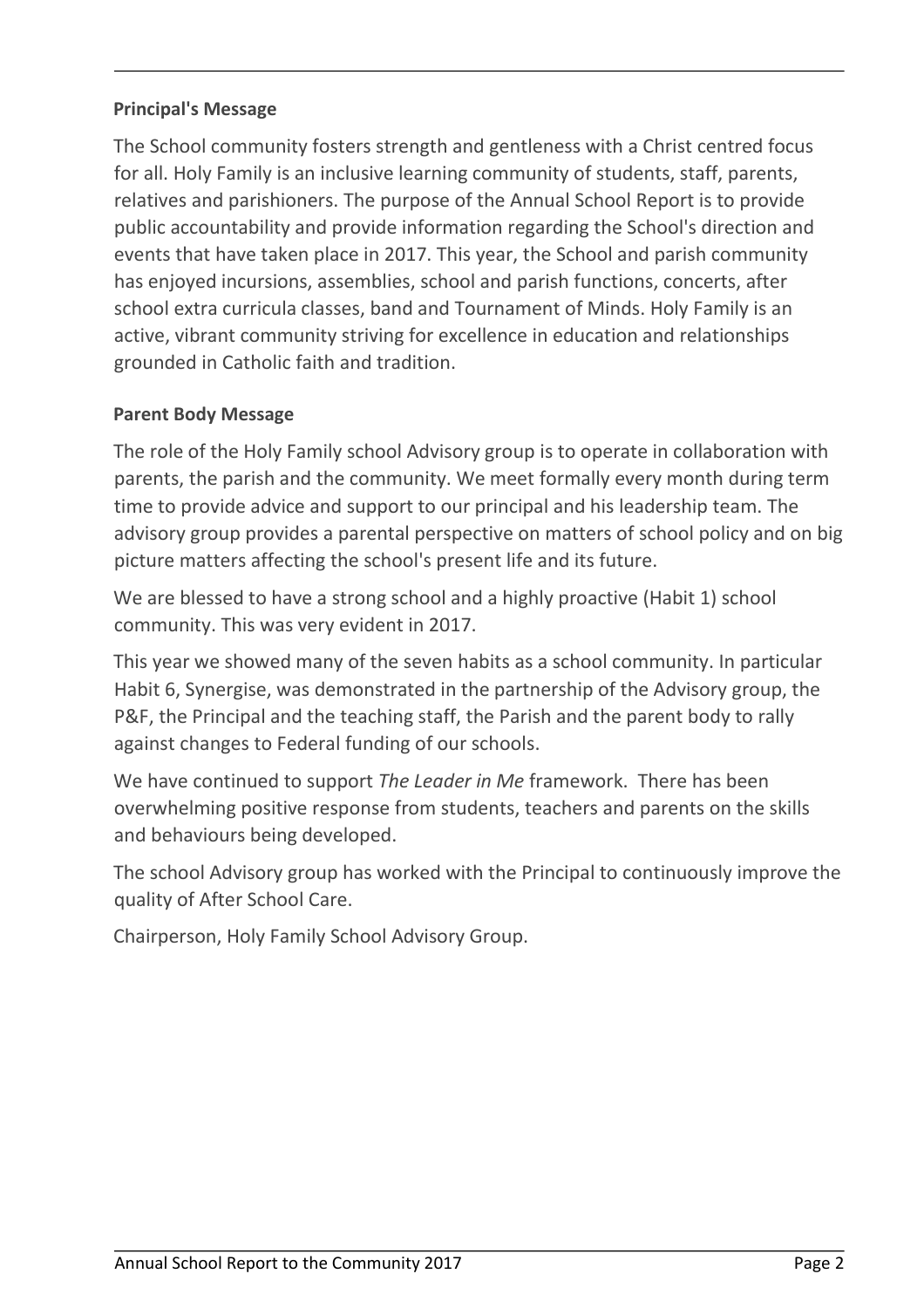# **Student Body Message**

Holy Family has given each and every one of us so many different opportunities from incursions and excursions to leadership opportunities.

There have been many opportunities to show discipleship and be involved during 2017. The opportunities included Student Representative Council, one of the School Bands, the Social Justice Club, the Many Leaves One Tree group, mission and sport activities, the list goes on.

We have been challenged to set our own academic, social and 7 Habits goals and encouraged to reflect as we worked to try to achieve them. Learning about how to set goals and work towards achieving challenges has come from The Leader In Me and learning about the 7 Habits. These Habits can be seen every day in our School and are important to life at Holy Family.

It has been a privilege to serve as Leaders in our senior year.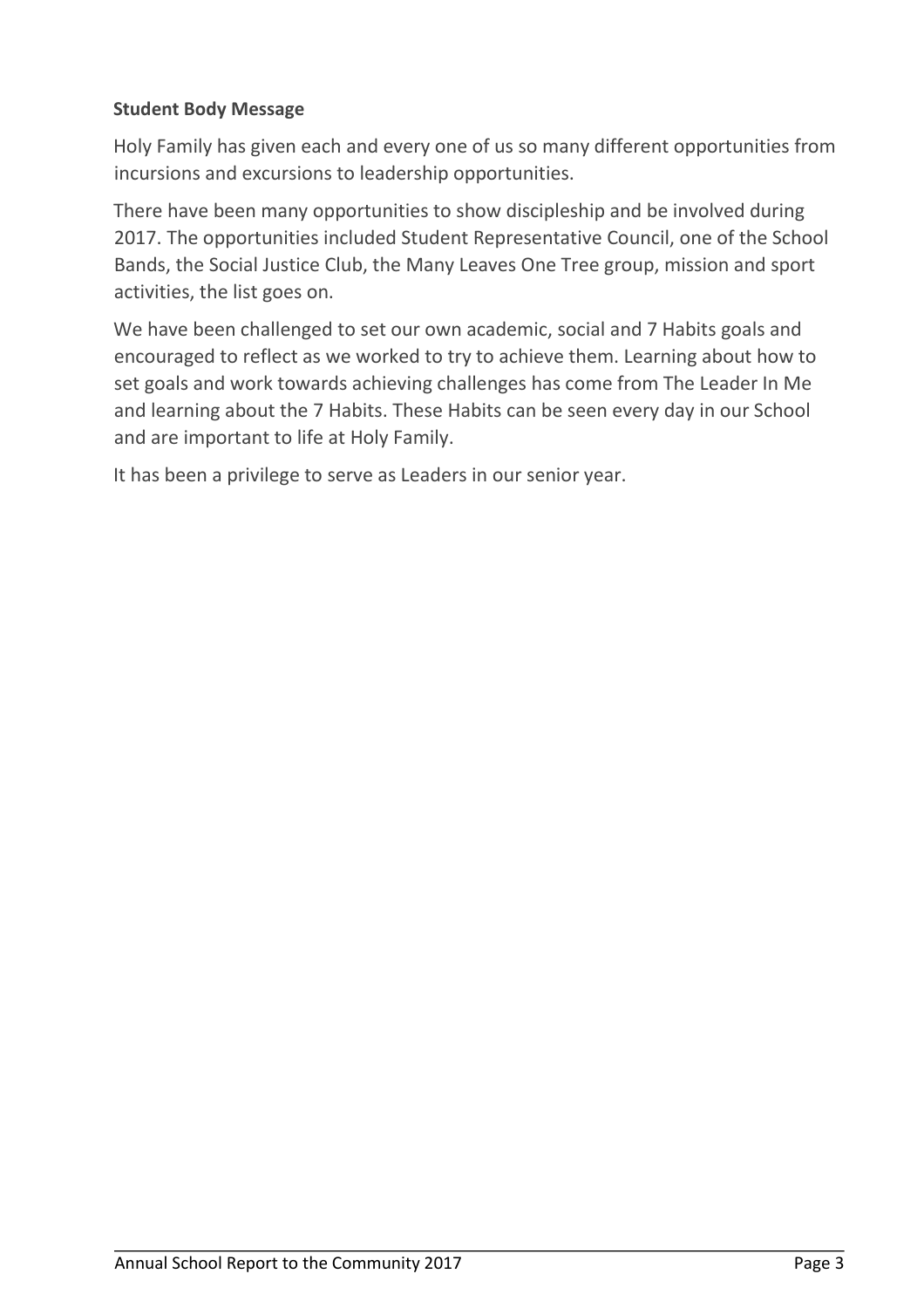#### **School Features**

Holy Family Catholic Primary School Lindfield, is a Catholic systemic co-educational school.

Holy Family Catholic Primary School Lindfield is a well established Kindergarten to Year 6 Catholic primary school located in the combined parish of Lindfield and Killara. The School was established in 1927 by the Sisters of Mercy. In 1940, Monsignor Downey invited the Brigidine Sisters to take over the running of the School and that link continued until 1998. The Brigidine tradition and the powerful motto *Strength and Gentleness* has lived on and is a focus for all that we do. A new school was constructed on the land adjacent to the parish church and was opened in Term 4, 2000.

The school is part of a welcoming, vibrant and caring community. Strength and gentleness are fostered within our Christ-centred community and pervade the school. We recognise the uniqueness of each individual and are committed to excellence in teaching and learning. Students are encouraged to develop conceptual understandings, apply their knowledge to problem solving tasks and demonstrate creative and critical thinking. The school has a unique learning environment and academic achievement is valued. We are a community of respectful, responsible learners. Our teachers are motivated, highly professional and committed to continuing professional learning. The school is a nurturing, supporting and caring faith community and Jesus is central to all aspects of school life. Our school community reflects our name – a Holy Family. We are committed to Catholic discipleship, where the dignity of all people is valued and respected.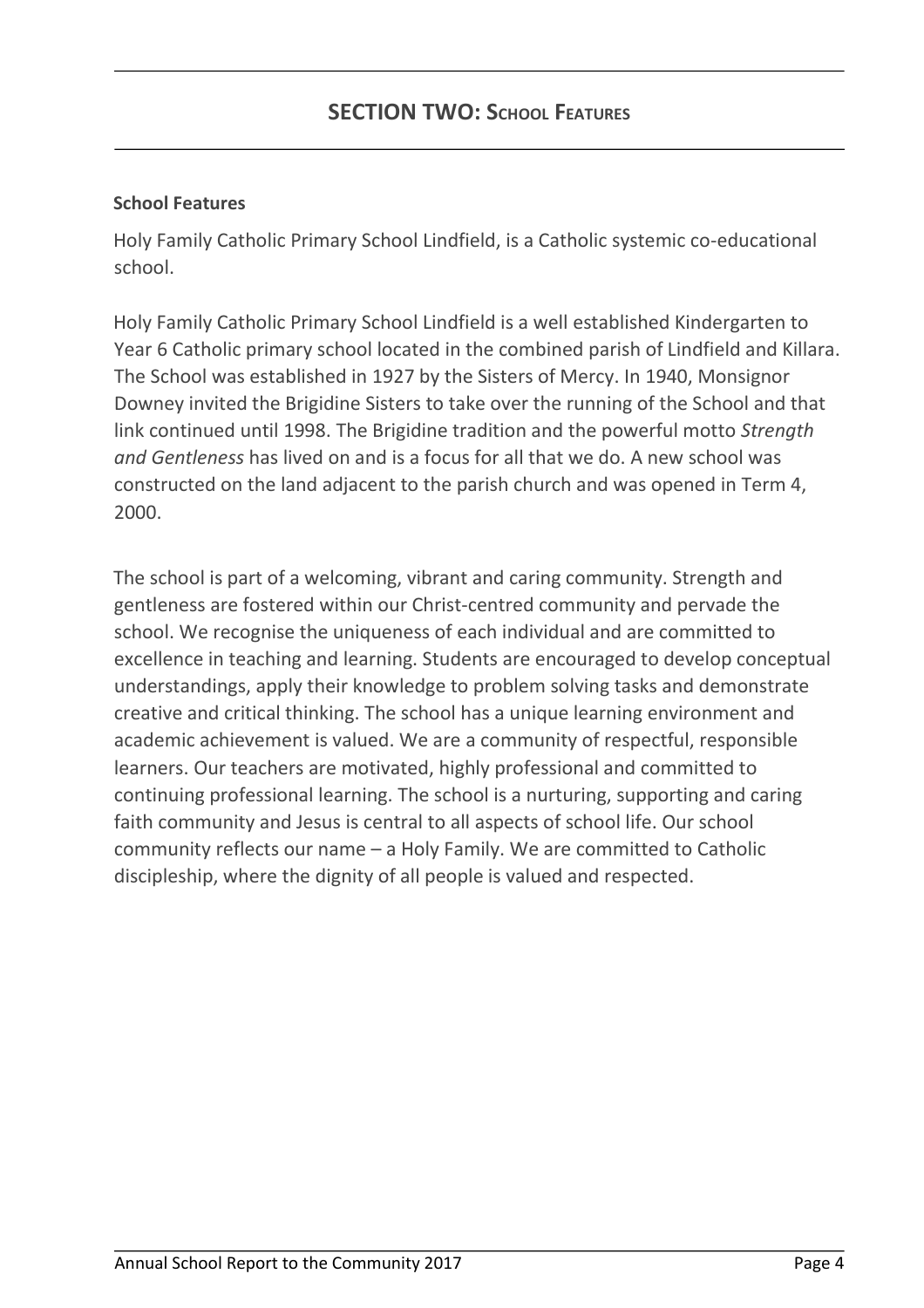# **SECTION THREE: STUDENT PROFILE**

#### **Student Enrolment**

Students attending the School come from a variety of backgrounds and nationalities. The following information describes the student profile for 2017. Additional information can be found on My School website.

| <b>Girls</b> | <b>Boys</b> | LBOTE* | <b>Total Students</b> |
|--------------|-------------|--------|-----------------------|
| 162          | 126         | 60     | 288                   |

\* Language Background Other than English

| <b>Attendance rates by Year group</b>                |  |  |  |  |  |  |
|------------------------------------------------------|--|--|--|--|--|--|
| Kindergarten Year   Year   Year   Year   Year   Year |  |  |  |  |  |  |
|                                                      |  |  |  |  |  |  |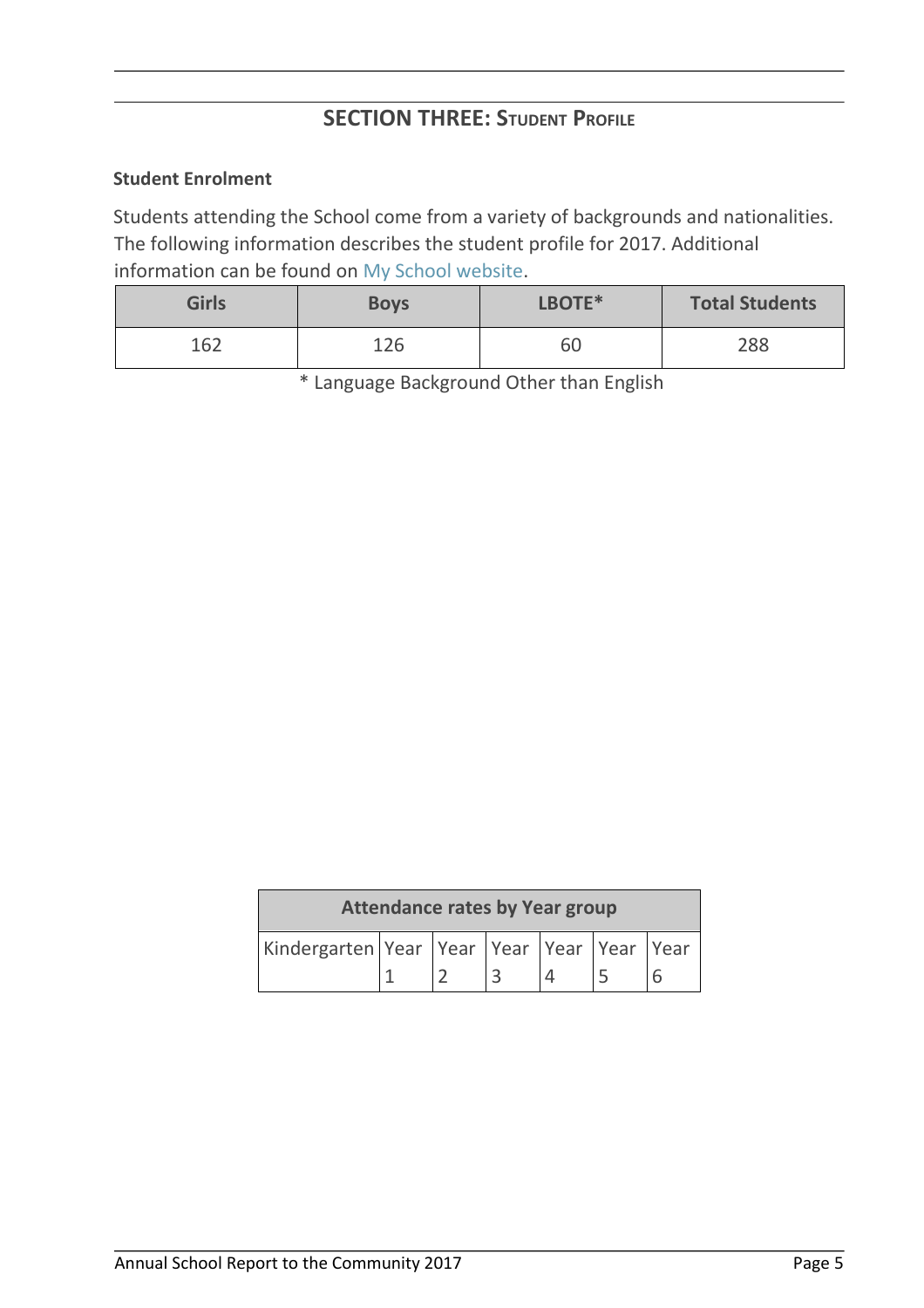| Enrolments have  | 95 % | 95 | 95 |   | 96 94 95 |   |   | 95 been at around |
|------------------|------|----|----|---|----------|---|---|-------------------|
| 280 students for |      | %  |    | % | %        | % | % | the past few      |
| years. Planned   |      |    |    |   |          |   |   | future            |
| .                |      |    |    |   |          |   |   |                   |

residential developments as well as government policy and the possible impact on enrolments feature in discussions and planning of the School Advisory group.

# **Enrolment Policy**

The School follows the *Enrolment Policy for Diocesan Systemic Schools*. The policy encourages the local Catholic community, under the leadership of the parish priest and principal, to look upon the time of enrolment as a potential occasion for ongoing evangelisation. The policy calls upon parents to examine their present faith commitments, to develop their role as prime educators of their children in faith and to immerse themselves in the communal, liturgical, ministerial and service dimensions of the parish. Copies of this policy and other policies in this Report may be obtained from the CSO website or by contacting the CSO.

# **Student Attendance Rates**

The average student attendance rate for the School in 2017 was 94.93 %. Attendance rates disaggregated by Year group are shown in the following table.

# **Managing Student Non-Attendance**

In order for students to reach their full potential it is of paramount importance that they attend school regularly. While it is the parents' legal responsibility under the NSW Education Act (1990) to ensure that their children attend school regularly, our staff as part of their duty of care, monitor all absences and work in partnership with parents to support and promote the regular attendance of students. In doing so, the School, under the leadership of the principal:  $\blacksquare$  provides a caring environment which fosters in students, a sense of wellbeing and belonging

- maintains accurate records of student attendance
- **IF** implements policies and procedures to monitor student attendance and to address nonattendance issues as and when they arise
- communicates to parents and students, the School's expectations with regard to student attendance and the consequences of not meeting these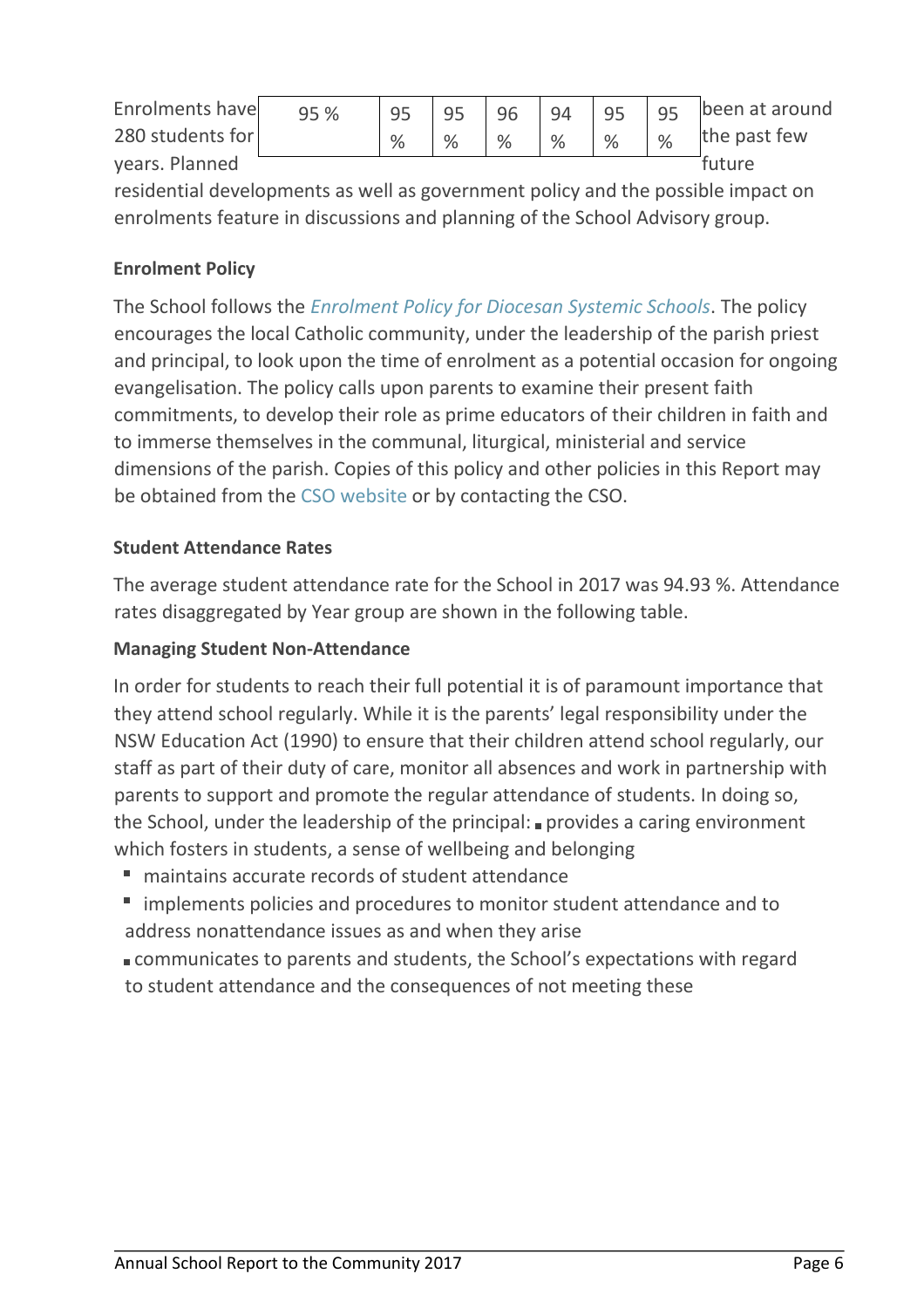expectations **F** recognises and rewards excellent and improved student attendance.

School attendance records also contain information regarding student absences including reasons for absence and documentation to substantiate reasons for absences. Teachers are required to monitor non-attendance diligently on a student by student basis and to bring to the attention of the Principal immediately any unexplained absences, non-attendance of a chronic nature, or reasons for nonattendance that cause concern. Matters of concern are referred to the Principal, the CSO and the relevant Department of Education officer where appropriate.

Where a student is not able to attend school for a prolonged period of time due to a medical condition or illness, the School in collaboration with parents, provides resources to contribute to the student's continuum of learning where possible. The CSO monitors each school's compliance with student attendance and management of non-attendance as part of the system's School Review and Development (SRD) processes. The School's attendance monitoring procedures are based on the *Procedures for the Management of Student Attendance in the Broken Bay Diocesan Schools System* (password required).

# **SECTION FOUR: STAFFING PROFILE**

### **Staffing Profile**

The NSW government requires that this Report detail the number of teachers in particular categories. The following table sets out this information. Further information about can be obtained from the My School website. The following information describes the staffing profile for 2017:

| Total number of teaching staff by NESA category                                                                                                                                          | 19 |
|------------------------------------------------------------------------------------------------------------------------------------------------------------------------------------------|----|
| Category (i): those having teacher education<br>qualifications from a higher education institution<br>within Australia or as recognised within the<br>National Office of Overseas Skills | 19 |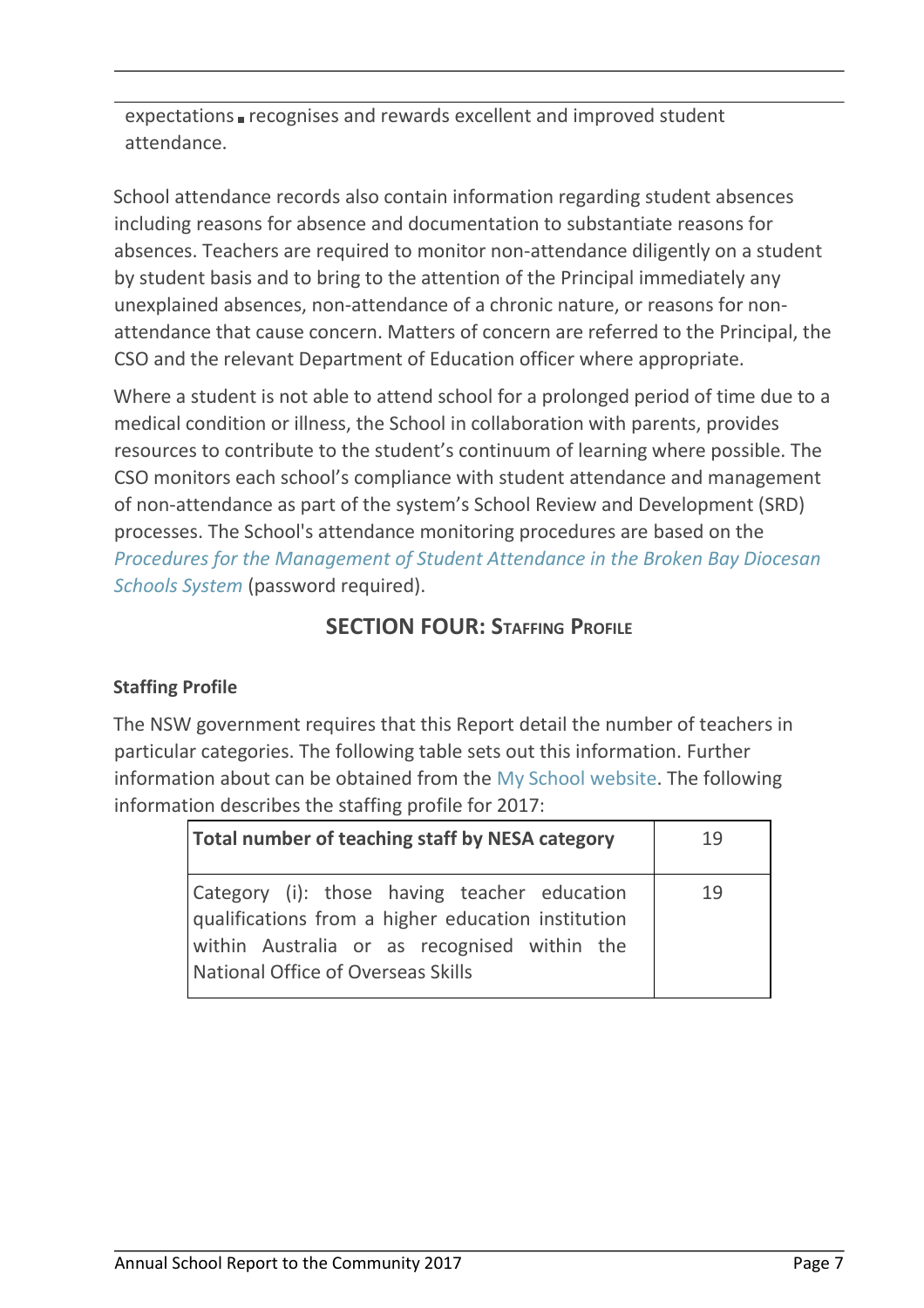| Recognition (AEI-NOOSR) guidelines                                                                                                                                                                             |    |
|----------------------------------------------------------------------------------------------------------------------------------------------------------------------------------------------------------------|----|
| Category (ii): having a bachelor degree from a<br>higher education institution within Australia or<br>one recognised within the AEI-NOOSR guidelines<br>but lacking formal teacher education<br>qualifications | 0  |
|                                                                                                                                                                                                                |    |
| <b>Total number of staff</b>                                                                                                                                                                                   | 24 |
| Number of full time teaching staff                                                                                                                                                                             | 13 |
| Number of part time teaching staff                                                                                                                                                                             | 6  |
| Number of non-teaching staff                                                                                                                                                                                   | 5  |

# **Professional Learning**

The ongoing professional development of each staff member is highly valued. Professional learning (PL) can take many forms including whole school staff days, subject specific in-services, meetings and conferences and a range of professional learning programs provided by the CSO. The School takes responsibility for planning, implementing, evaluating and tracking staff professional learning. Individual staff members take responsibility for their ongoing professional development. All teachers have been involved in professional learning opportunities during the year related to improving student outcomes. The following table provides specific information relating to the focus of three of these staff development days.

| <b>Day 1</b> PDHPE - Review and refining our Scope and Sequence and programming; |
|----------------------------------------------------------------------------------|
| Mathematics and Science preparation for Curriculum Focus Day                     |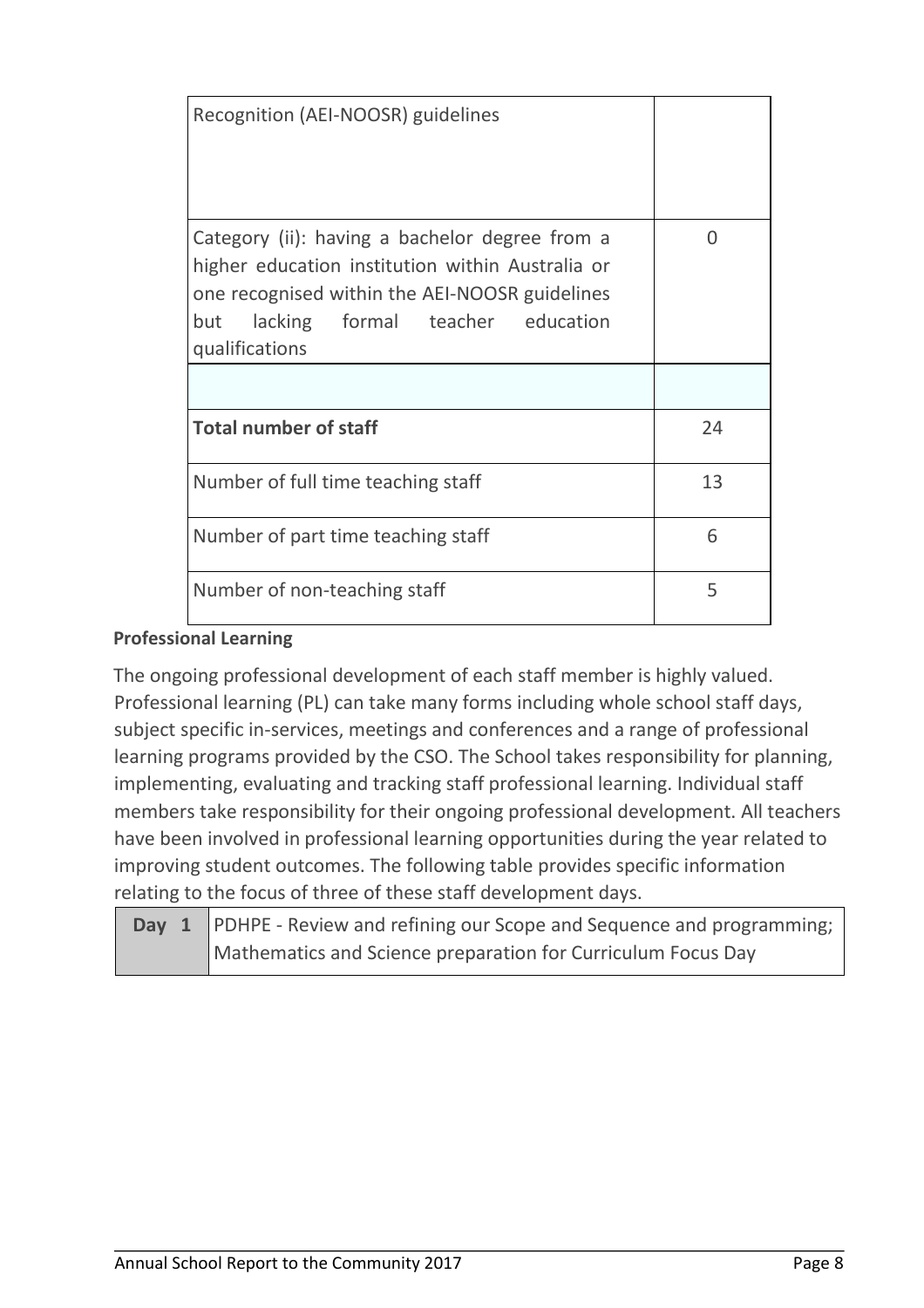| Day 2 | "Visible Wellbeing in Education" research on pathways to wellbeing and<br>the effect that incorporating this framework in schools can have on both<br>teaching and learning, as well as student and staff wellbeing. Presented<br>by Dr Lea Waters |
|-------|----------------------------------------------------------------------------------------------------------------------------------------------------------------------------------------------------------------------------------------------------|
| Day 3 | Walking the Way' Religious Education. How, as school staff, we can<br>effectively accompany parents as they walk the journey with their<br>children.                                                                                               |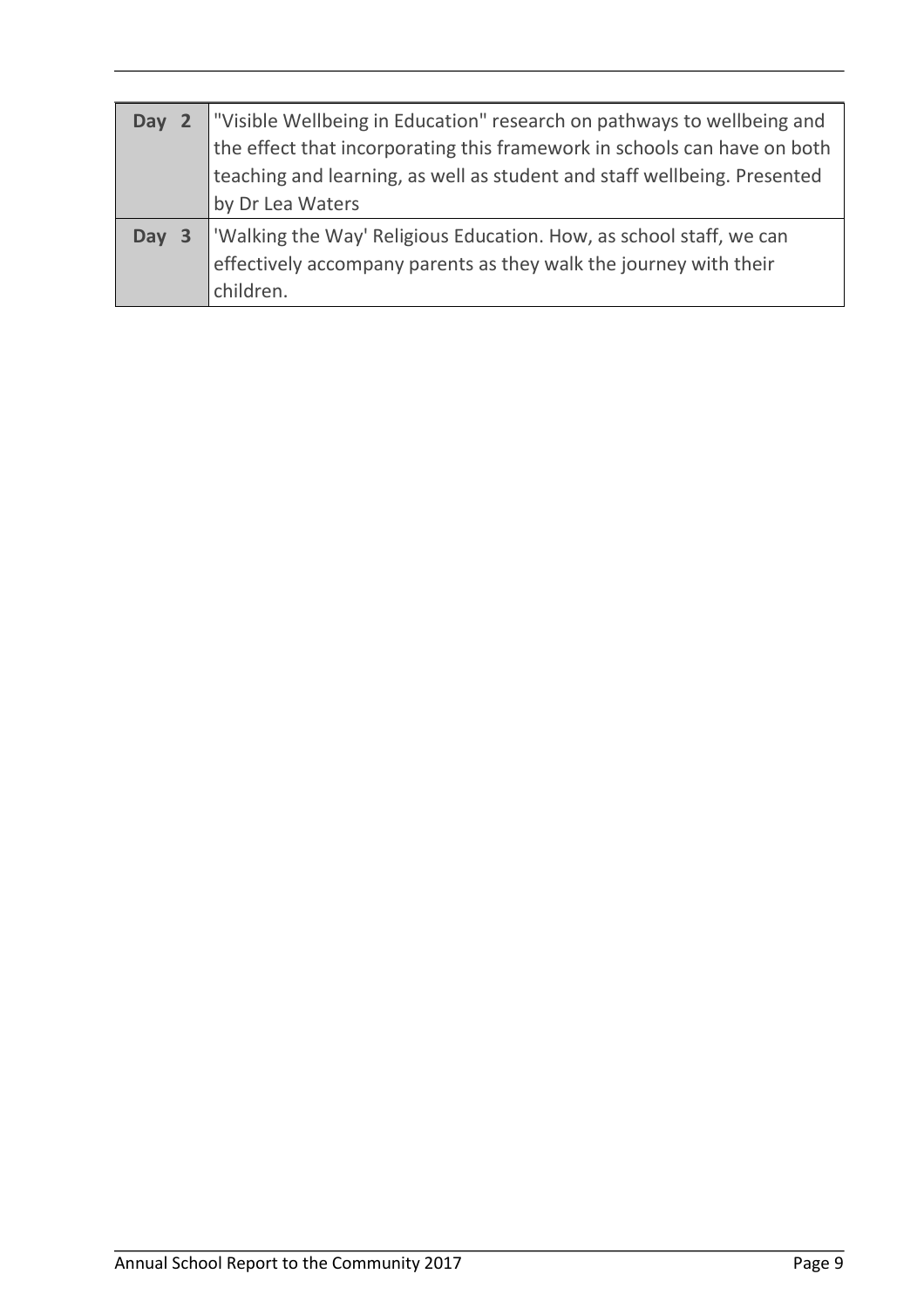# **SECTION FIVE: MISSION**

As a Catholic community, the School shares in the mission of the local Church: "The Diocese of Broken Bay exists to evangelise, to proclaim the Good News of Jesus Christ, gathered as friends in the Lord and sent out to be missionary disciples."

In partnership with parents as the first faith educators of their children and the local parish community, the School seeks to educate and form young people in the Catholic faith. The School provides formal Religious Education as well as retreats, spirituality days and social justice opportunities in which students are invited to serve others, especially the poor and those who are marginalised.

The School's Religious Education (RE) program is based on the Broken Bay K-12 Religious Education Curriculum and aims to provide students with meaningful, engaging and challenging learning experiences that explores the rich diversity of the Catholic faith and ways in which we live it.

Faith formation opportunities are provided for students, staff, parents and caregivers. Students regularly celebrate Mass and pray together. Students are invited to participate in age appropriate sacramental and missionary activities aimed at living out their mission as disciples of Jesus.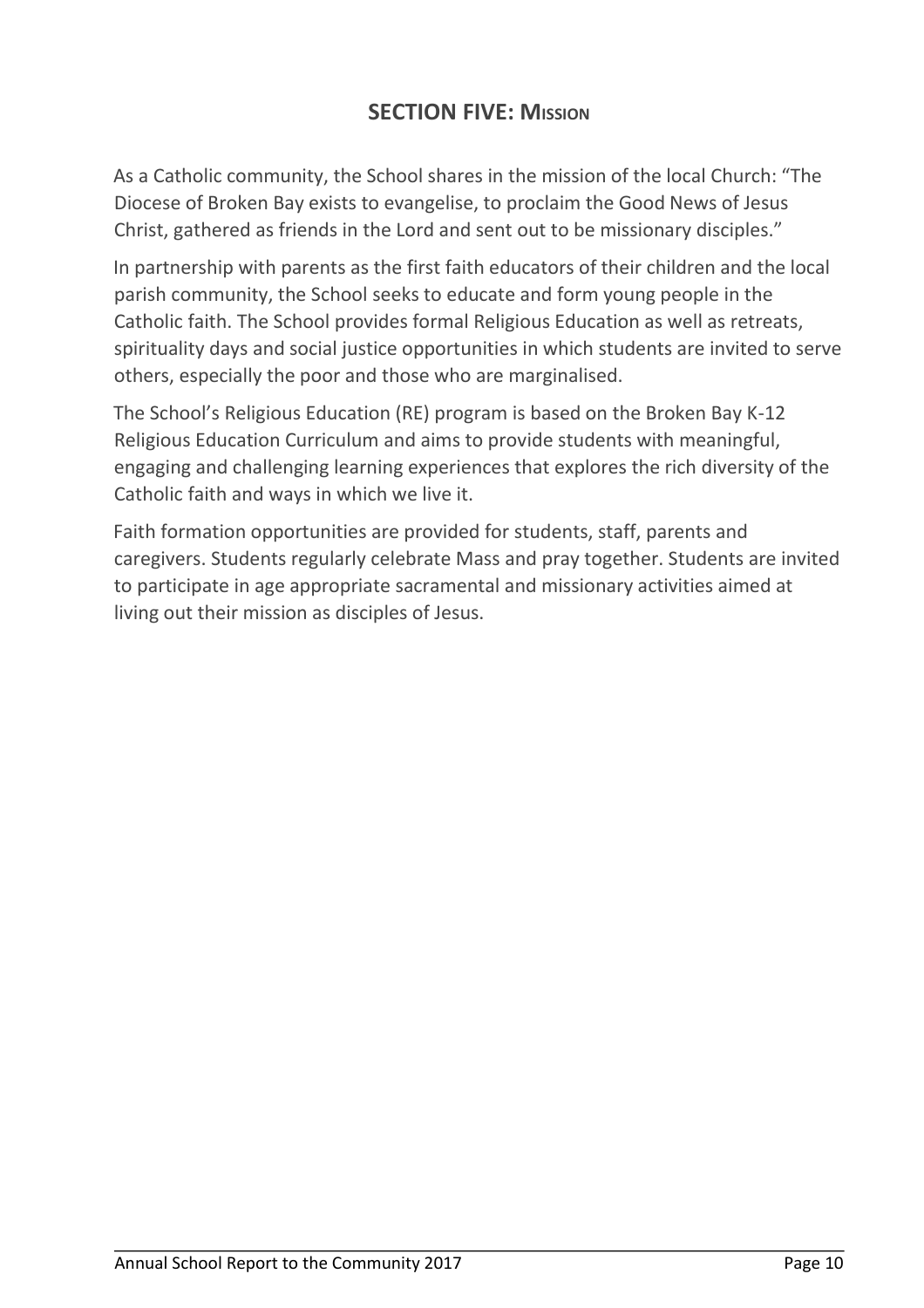At Holy Family Catholic Primary School we foster strength and gentleness within our Christcentred community. Holy Family is founded in the tradition of the Brigidine sisters and our school motto of Strength and Gentleness, derived from Brigidine tradition, helps form the school's core values. These values are developed further for our students through Brigidine units taught in each class.

As a school, we work in partnership with our parent community and our local Parish community.

A strong community bond is established with the opening School Mass and celebrations for St Brigid's feast day. Parental and Parish bonds are further developed through regular whole school masses and liturgies and class liturgies. Combined Parish-School "Carols under the Stars" has added to the strong partnership between Parish and School. This helps form a connected school community where liturgical events are celebrated and parents and parishioners are warmly welcomed.

Students have been given many opportunities to express and witness their Catholic identity. We provide opportunities, through prayer and liturgy, for personal and communal response to the Gospel message of Jesus. Students have been able to proclaim and witness through their involvement in the liturgical life of the school, class lessons and daily prayer. Students are supported and nurtured in the loving Catholic environment provided by the staff of Holy Family. Through Strength and Gentleness a strong and supportive community is fostered and maintained.

At Holy Family, we are committed to Catholic Discipleship, valuing and respecting the human dignity of all people. Mission modules teach about the needs of others and, importantly, our responsibility as disciples of Jesus to take action to achieve justice for all people. Mission Month whole school activities including Crazy Sock day are opportunities for our students to take action to achieve justice for all people and raise money for the less fortunate. Money raised during Mission month was presented to Catholic Mission at the Diocesan Mission Mass.

Social Justice initiatives across the school highlight for our school community the importance of living the Gospel values and expressing them through service. Led by the Social Justice Club, Holy Family has also been involved in fund raising to support Caritas Australia through Project Compassion; our school community donated goods for the St Vincent de Paul Winter Appeal and hampers for the Christmas Appeal. We continued to support the School of St Jude in Tanzania. In recognition of our school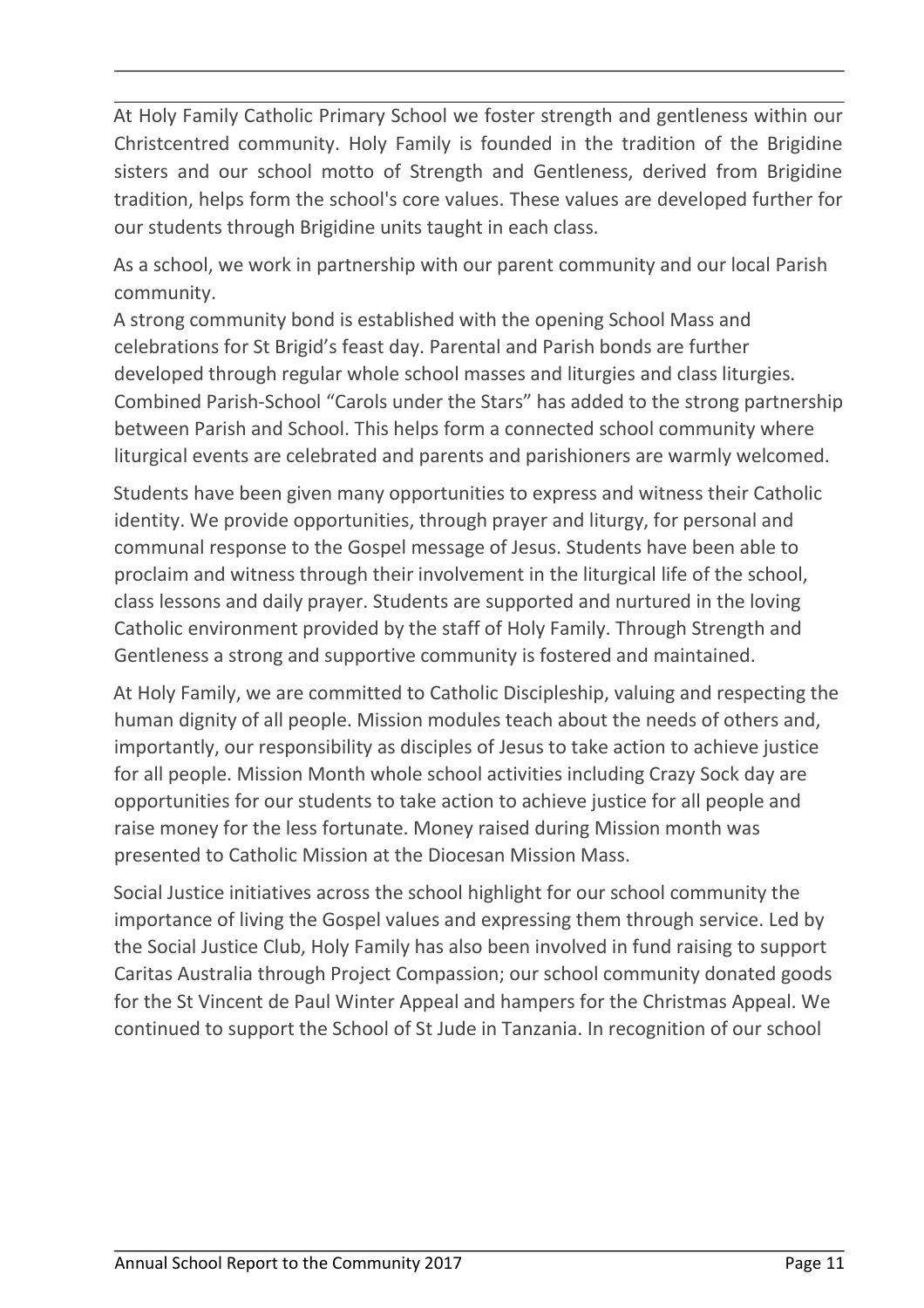being an important part of our wider community and to foster values of acceptance and respect, members of the Social Justice Club also participated in an Interfaith Peace Ceremony.

# **SECTION SIX: CURRICULUM, LEARNING AND TEACHING**

# **Primary Curriculum**

The School provides an educational program based on, and taught in accordance with the NSW

Education Standards Authority (NESA) syllabuses for primary education. The Key Learning Areas

(KLAs) are English, Mathematics, Science and Technology (S&T), Human Society and its

Environment (HSIE), Creative Arts (CA) and Personal Development, Health and Physical Education (PDHPE). In addition to this, the School implements the Diocesan Religious Education syllabus. Staff members are committed to continuous improvement of teaching and learning in all facets of the curriculum.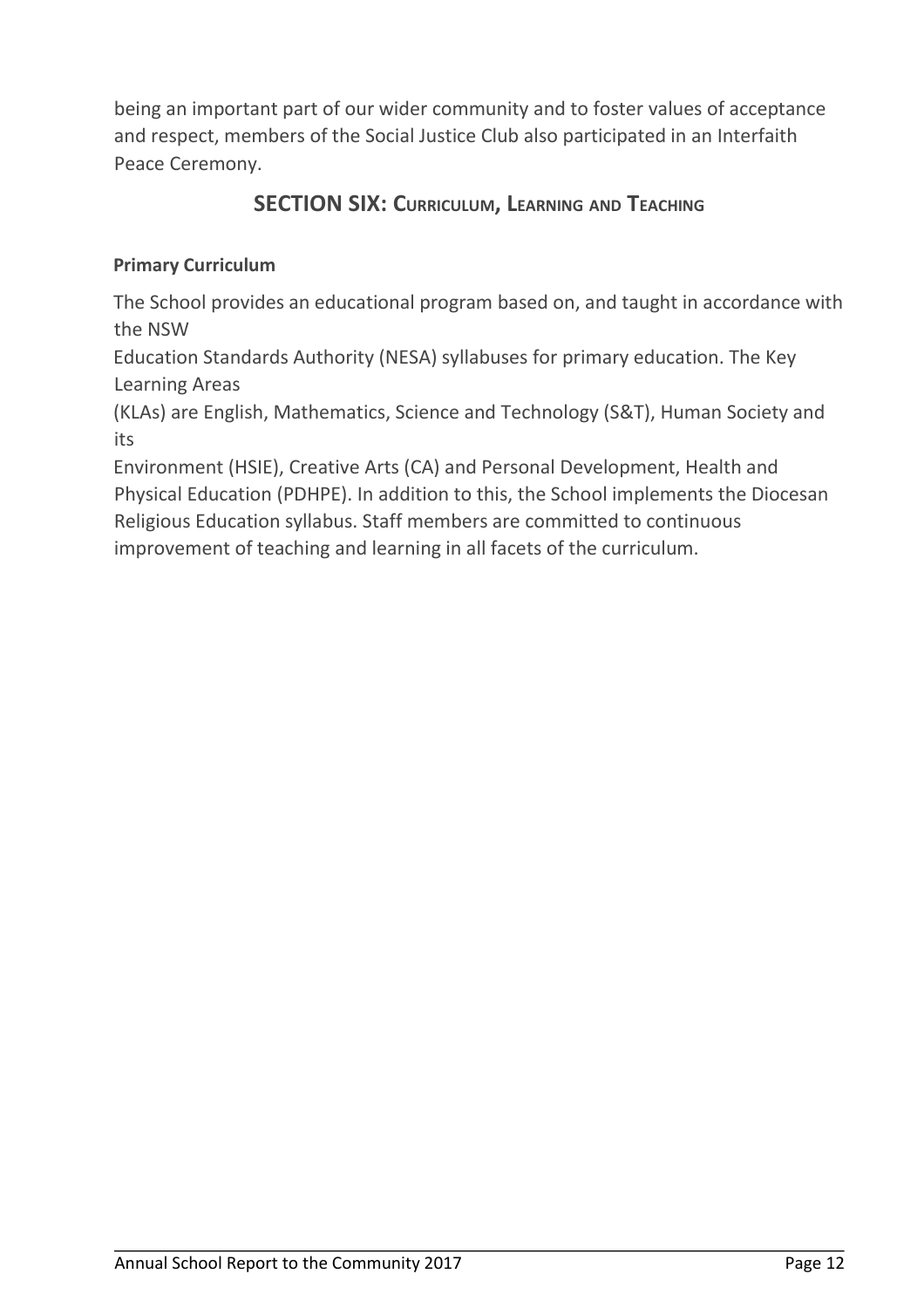The school offers a sound and thorough curriculum in all KLAs, implementing BOSTES syllabuses and the new NSW syllabuses for the Australian Curriculum. The RE curriculum is implemented through the modules developed for teaching across the Broken Bay Diocese.

Information Technology is integrated across the KLAs with significant developments in the use of interactive white boards in every classroom. Classrooms have their own laptops and PCs with portable computer banks available for one-to-one or shared device work. iPads are available for Early Stage One and Stage One classes and can be borrowed by older groups. Chromebooks are used in Years 5 and 6 with a ratio of one device between two students. Chromebooks have also been introduced to Year 4 students. The School and Diocesan School System continue to support staff development in this area.

We currently have a learning support teacher on staff two days a week. This role encompasses supporting teachers with students who are unable to access the curriculum at their grade level and those who may be working well beyond their level. Our Learning Support Teacher has been instrumental in introducing the MULTILIT (Making Up Lost Time In Literacy) program, supporting younger children in literacy, in the latter part of the year. Resources were purchased and our Teacher Aide was trained with student groups commencing in Term 4.

Extending Mathematical Understanding (EMU) continued in 2017 with ongoing professional development for staff; this has further enhanced the high level of mathematical education from Kindergarten to Year 6 in a hands-on process approach. Two EMU specialist groups were in operation with one groups focusing on Stage 1 students and the other on Stage 2 students.

'Cultures of Thinking' is a school wide pedagogical focus for development introduced during 2017. This aligns with and further develops the The Leader In Me and EMU approach across all KLAs. Based on the research of Ron Ritchhart at Harvard Project Zero we aim to create a school culture where thinking is visible and where thinking leads to learning. The School and the Diocese are committed to providing staff development.

Specialist sport, music and drama teachers are permanently on staff and work with all classes. The school also has a junior and a senior band. The bands rehearse either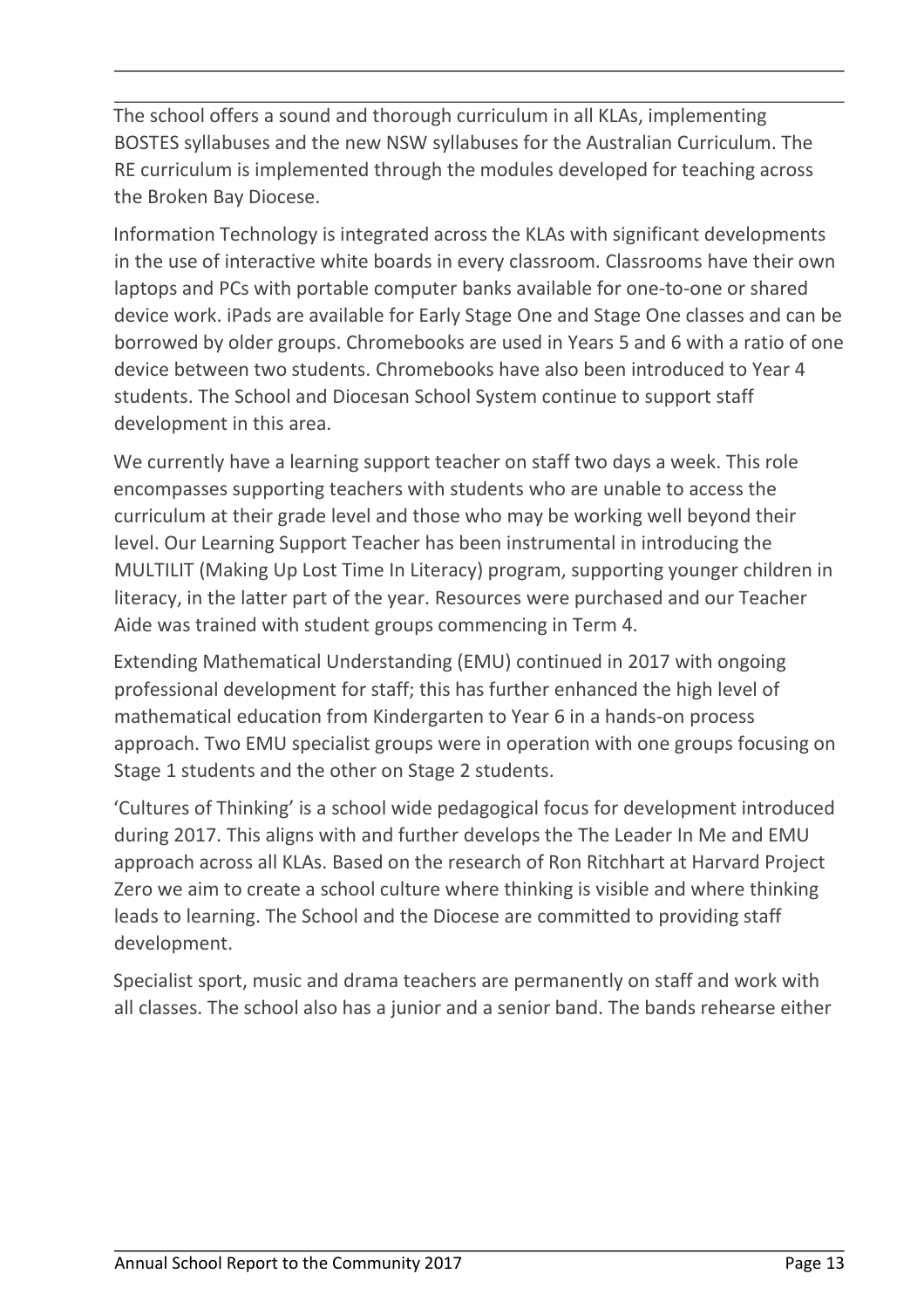before or after school and perform at various functions including the Art and Craft show, Father's day breakfast and assemblies.

Weekly sport for Year 3 to Year 6 is highly developed with the children taking part in activities or clinics at the school or using a nearby oval. All students participate in a ten week gymnastics program delivered and assessed by qualified gymnastics teachers using their equipment; this takes place in the school hall.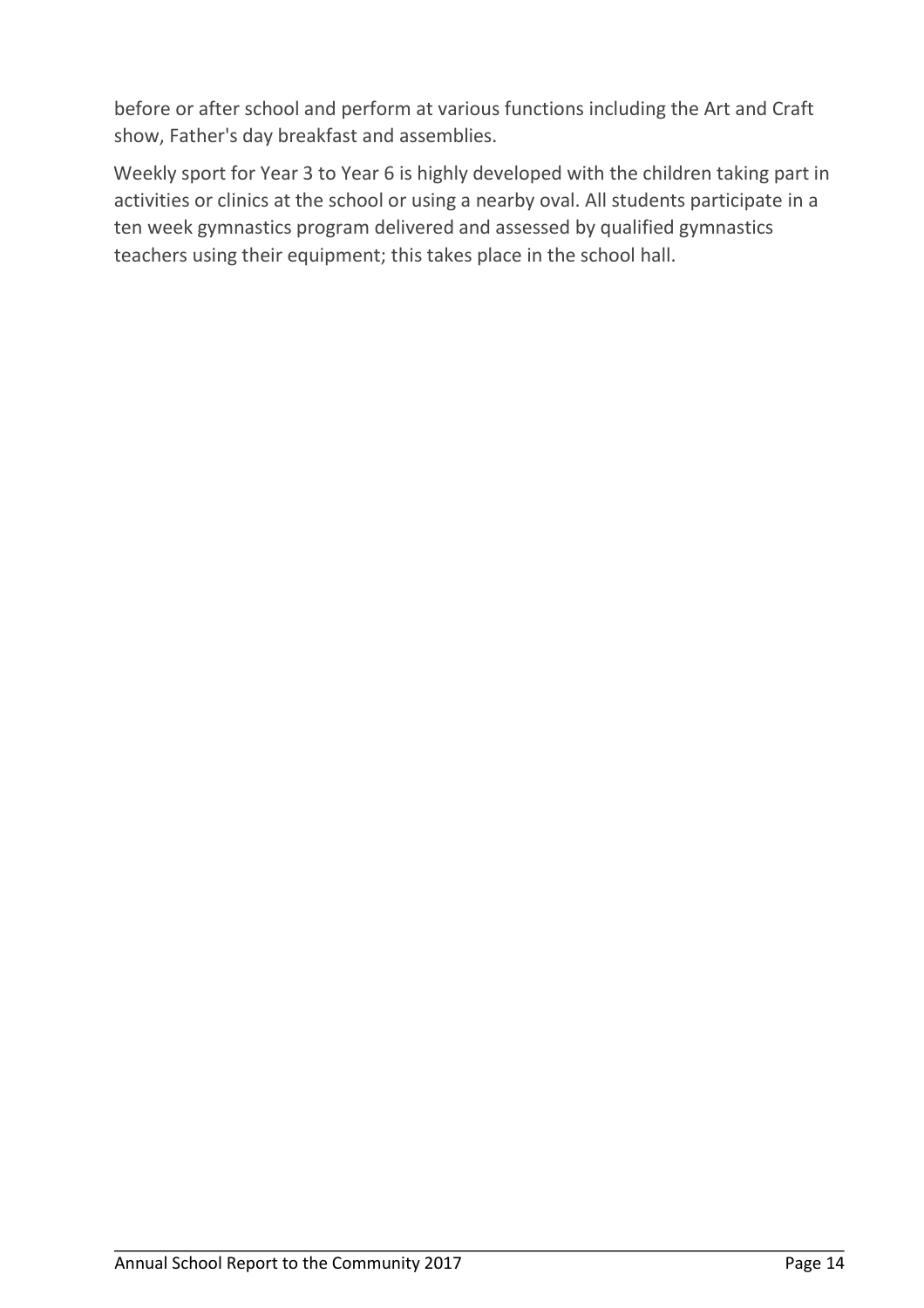# **SECTION SEVEN: STUDENT PERFORMANCE IN TESTS AND EXAMINATIONS**

#### **NAPLAN**

The National Assessment Program – Literacy and Numeracy (NAPLAN) is an annual assessment for students in Years 3, 5, 7 and 9. NAPLAN assessment results provide valuable information about student achievements in literacy and numeracy. An analysis of these results assists the School's planning and is used to support teaching and learning programs.

The tables below show the percentages of students who achieved particular skill bands in the aspects of literacy and numeracy compared to students nationally. Literacy is reported in four content strands (aspects): Reading, Writing, Spelling, Grammar and Punctuation. Numeracy is reported as a single content strand. Students who were exempted from any test were deemed not to have met the national minimum standard in that test area and are not included in band distributions. Additional NAPLAN student performance information can also be accessed from the My School website.

| <b>NAPLAN RESULTS 2017</b> |                                |                                     | % of students in the<br>top 2 bands | % of students in<br>the bottom 2<br>bands |                  |
|----------------------------|--------------------------------|-------------------------------------|-------------------------------------|-------------------------------------------|------------------|
|                            |                                | <b>School</b>                       | <b>Australia</b>                    | <b>School</b>                             | <b>Australia</b> |
|                            | <b>Grammar and Punctuation</b> | 100.00<br>%                         | 55.50 %                             | 0.00%                                     | 10.50%           |
| Year                       | <b>Reading</b>                 | 86.84 %                             | 51.60%                              | 0.00%                                     | 10.00%           |
| $\overline{\mathbf{3}}$    | <b>Writing</b>                 | 81.58%                              | 44.60%                              | 0.00%                                     | 7.50 %           |
|                            | <b>Spelling</b>                | 78.95 %                             | 45.60%                              | 0.00%                                     | 13.10%           |
|                            | <b>Numeracy</b>                | 76.32 %                             | 39.80 %                             | 0.00%                                     | 11.40 %          |
| <b>NAPLAN RESULTS 2017</b> |                                | % of students in the<br>top 2 bands |                                     | % of students in<br>the bottom 2<br>bands |                  |
|                            |                                | <b>School</b>                       | <b>Australia</b>                    | <b>School</b>                             | <b>Australia</b> |
|                            | <b>Grammar and Punctuation</b> | 62.96%                              | 34.40 %                             | 11.11%                                    | 17.50 %          |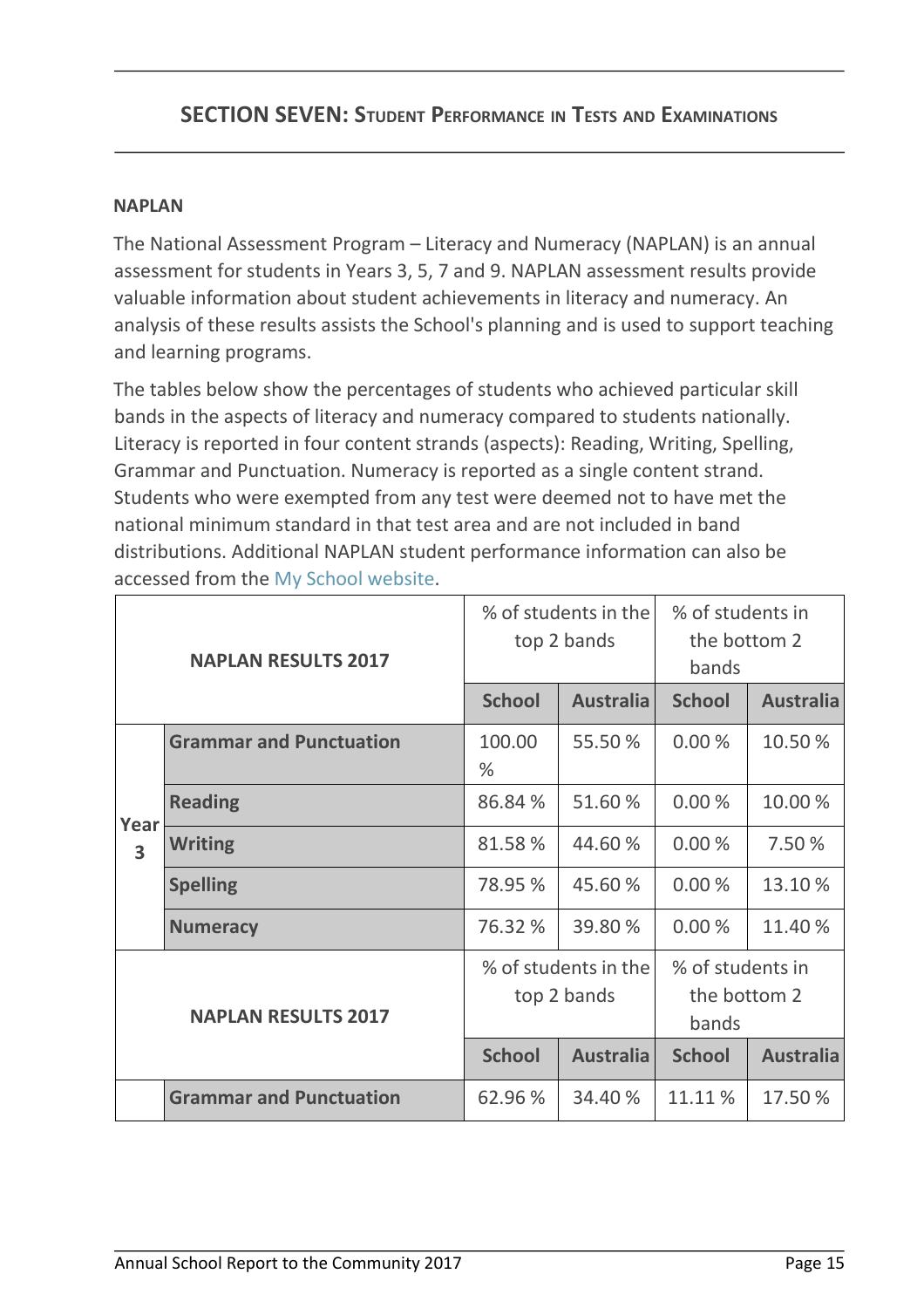| 5 | <b>Year Reading</b> |         | 51.85 % 37.00 % | 3.70 % | 14.60%  |
|---|---------------------|---------|-----------------|--------|---------|
|   | <b>Writing</b>      | 33.33%  | 15.80%          | 3.70 % | 19.40 % |
|   | <b>Spelling</b>     | 44.44 % | 34.30 %         | 3.70 % | 14.10%  |
|   | <b>Numeracy</b>     | 37.04%  | 27.90 %         | 3.70 % | 14.60%  |

#### **NAPLAN Comments**

The NAPLAN table reflects very high achievements for Year 3 and sound achievements for Year 5, well above national results. These are the result of a continued focus on literacy and numeracy with further development of Extending Mathematical Understanding (EMU), the expansion of the daily language program and a number of initiatives undertaken in professional learning for staff, support programs, evidence based pedagogical practices and resourcing.

Strong trends continued in 2017 for Year 3 with no students in the bottom 2 Bands in any strand of NAPLAN and increases in percentage of students in top 2 Bands in all but Writing which remained at above 80%. Year 5 results were not at the very high standards of 2016 but a strong majority students showed more than required growth from Year 3 in most Strands, particularly Writing. Expanded school wide programs focussing on spelling, grammar and punctuation are ensuring students are getting a large number of 'hits' (practice) across all year levels – everyone is responsible for teaching good literacy skills to our students. There has been a continued focus on writing, particularly assessment, feedback and feed forward from teachers. Teachers used the school based and developed writing marking criteria K-6, aligned with the NAPLAN criteria, as a continuum, to help guide student learning.

Students continued to be supported by teachers in setting personal learning goals and regularly reviewing and refining them. This process allowed students to be actively involved and responsible for their learning and their sharing of goals with parents thus promoting parent engagement.

The Mathematical Assessment Interview (MAI) conducted with every student at the beginning of each school year provides teachers with accurate information about each student's mathematical understanding in number. The MAI allows us to monitor growth, identify sticking points and better target our teaching for each student's learning needs. This year's MAIs show considerable growth in the ability and confidence of students to make thinking and learning visible when asked to explain their mathematical thinking.

Students identified as vulnerable or at risk in number are assessed for the Extending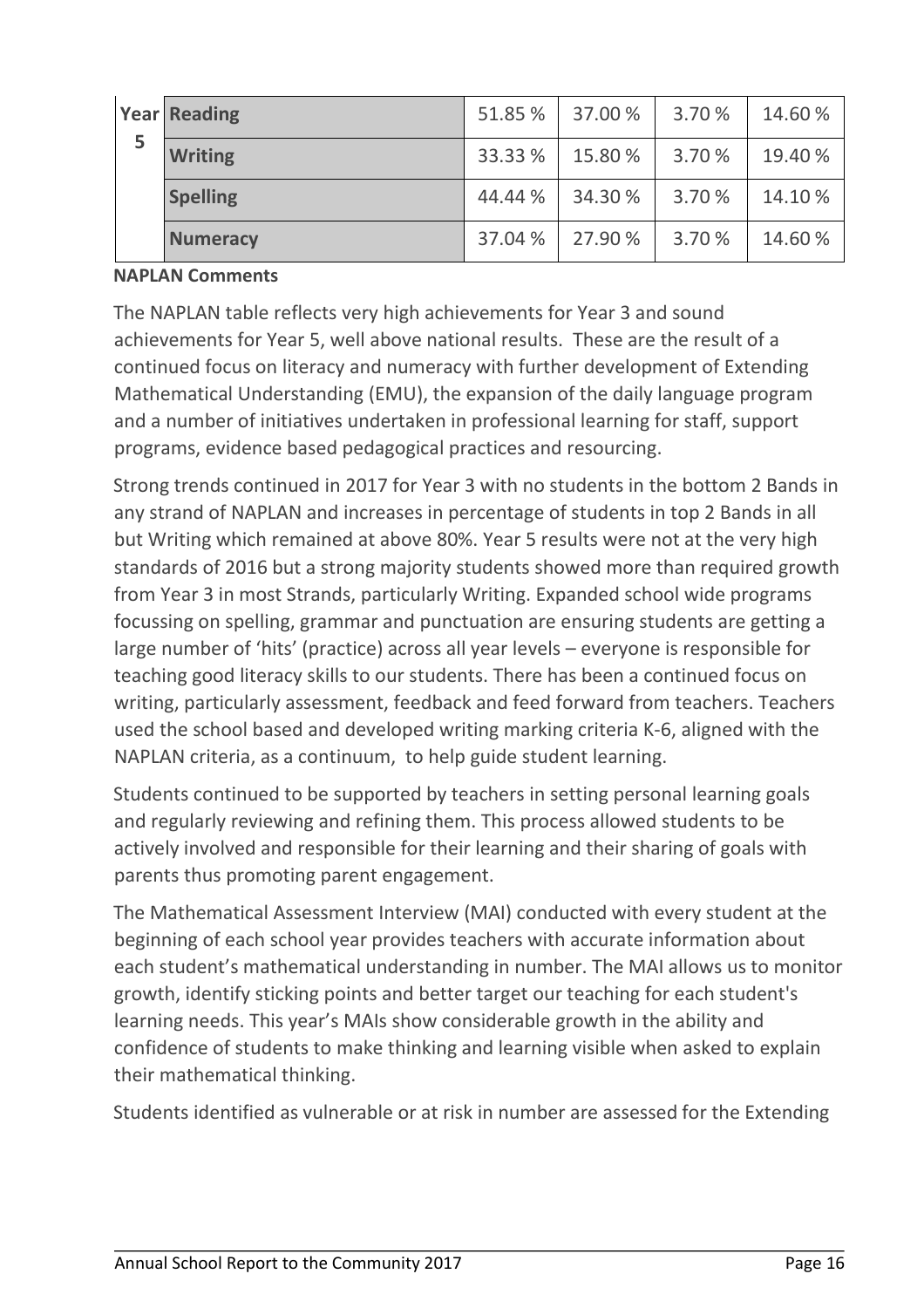Mathematical Understanding (EMU) early years and middle years interventions. This is a targeted program held before school, where three students work with one specialist teacher.

# **SECTION EIGHT: PASTORAL CARE AND STUDENT WELLBEING**

# **Pastoral Care Policy**

The School's pastoral care and student wellbeing policies guidelines and procedures are informed by the *Pastoral Care Policy for Diocesan Systemic Schools*. This policy is underpinned by the guiding principles from the *National Safe Schools Framework (2013) (NSSF)* that represent fundamental beliefs about safe, supportive and respectful school communities. These guiding principles emphasise the importance of student safety and wellbeing as a pre-requisite for effective learning in all Catholic school settings. The *Pastoral Care and Wellbeing Framework for Learning for the Diocese of Broken Bay Schools System* (the 'Framework') utilises the NSSF ensuring that diocesan systemic schools meet the objectives of the NSSF at the same time as meeting the diocesan vision for pastoral care and wellbeing. The framework includes ten pathways that are intended to assist school communities create safe and supportive environments that foster positive relationships which enhance wellbing and learning for all students. Further information about this and other related policies may be obtained from the CSO website or by contacting the CSO. There were no changes made to this policy in 2017.

# **Behaviour Management and Student Discipline Policy**

The School's policies and procedures for the management of student behaviour are aligned to the Behaviour Management and Student Discipline Policy for Diocesan Systemic Schools. Policies operate within a context of social justice, compassion, reconciliation and forgiveness. The dignity and responsibility of each person is promoted at all times along with positive student behaviours whilst ensuring the respect for the rights of all students and staff. Further information about this and other related policies may be obtained from the CSO website or by contacting the CSO. There were no changes made to this policy in 2017. Note: the policy on the CSO website is the updated policy for implementation in 2018.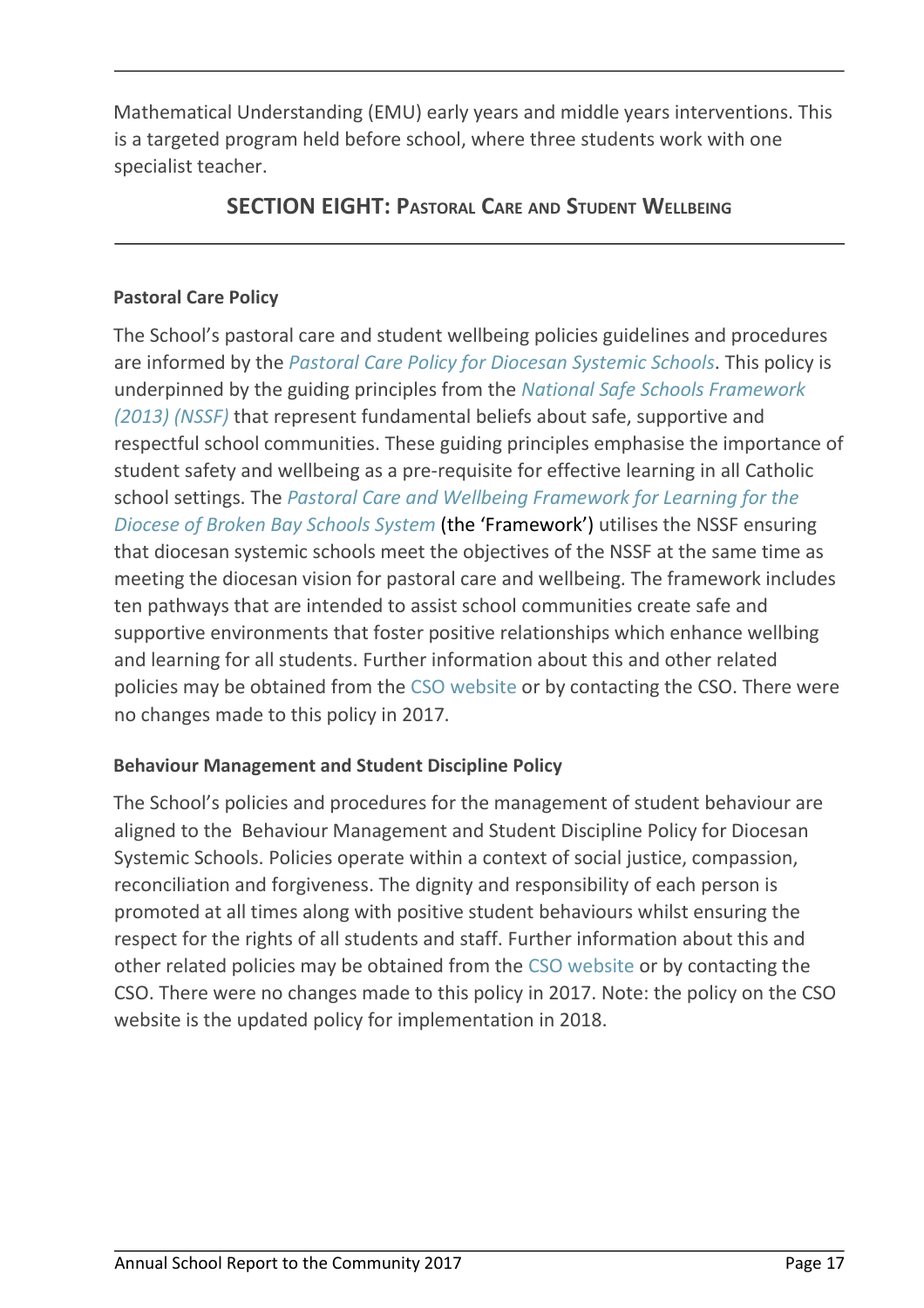# **Anti-Bullying Policy**

The School's Anti-Bullying guidelines and procedures are based on and informed by the *AntiBullying Policy for Diocesan Systemic Schools* and is aligned to the *Pastoral Care Policy for Diocesan Systemic Schools* and other related wellbeing policies and guidelines. All students, their families and employees within Catholic education have a right to a learning and work environment free from intimidation, humiliation and hurt. Anti-Bullying policies support school communities to prevent, reduce and respond to bullying. Further information about this and other related policies may be obtained from the CSO website or by contacting the CSO. Changes were made to this policy in 2017 to reflect evidence based practice and to clearly articulate roles and responsibilities of members of the school community.

### **Complaints Handling Policy**

The School follows the *Complaints Handling Policy and Procedures for Diocesan Systemic Schools.* A distinctive feature of this policy is to ensure that complaints are addressed in a timely and confidential manner at the lowest appropriate management level in order to prevent minor problems or concerns from escalating. The expectation is that complaints will be brought forward and resolved in a respectful manner recognising the dignity of each person concerned in the process. The policy recognises that a number of more minor or simple matters can be resolved without recourse to the formal complaint handling process but rather, quickly and simply, by discussion between the appropriate people. Further information about this and other related policies may be obtained from the CSO website or by contacting the CSO. There were no changes made to this policy in 2017.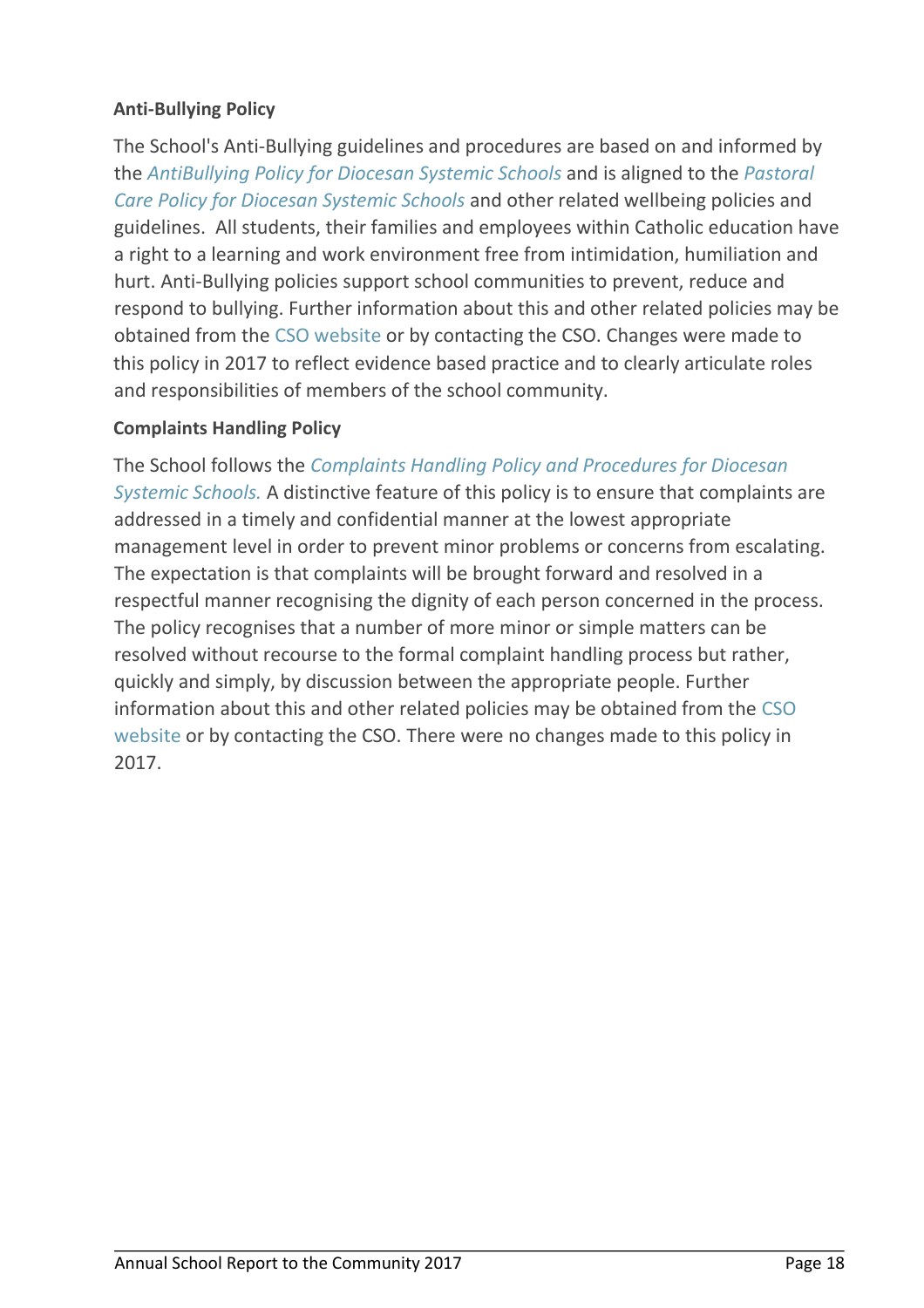# **Initiatives Promoting Respect and Responsibility**

Holy Family promotes respect and responsibility through many initiatives, including using Positive Behaviours for Learning as the basis for our behaviour management policy and procedures; our continuing journey in introducing *Leader in Me* – based on Stephen Covey's 7 Habits of Highly Effective people; our Social Justice group; and our *Many Leaves One Tree (*MLOTs) group (who meet to build community within our school).

Respectful, Responsible Learners are our school rules. We explicitly teach these rules through a focus per fortnight on what behaviours can we use to show we are respectful, responsible and good learners. Our SRC take a leadership role in promoting these rules and behaviours and also take responsibility in the playground with assisting to solve social problems when they occur.

*The Leader In Me (TLiM)* is another initiative with which Holy Family has engaged. We continue to work with the Covey Institute who walks this journey with us. Correlating our PBL rules and behaviours with each of the 7 Habits has enabled us to make a smooth transition into skilling up our students in becoming more effective people. We monitor our students progress by undertaking yearly standardised tests such as ACER's Social and Emotional Wellbeing survey, which is conducted at the end of Term 1 and a *Leader In Me* survey by Years 4-6 in Term 4. We also initiated parent and family involvement through home learning activities once a term and inviting parents to our end of term Goals Success celebrations. We trialled vertical groupings by getting students from K-6 together to help build community.

Our Social Justice group continued to meet regularly and is linked to the Parish Social Justice group. They have been involved in many fund raising and awareness raising activities throughout

the year with a focus on our Catholic charities. Our relationship with St Lucy's School at Wahroonga continued.

MLOTs also ran numerous activities throughout the year at lunch time, such as treasure hunts, discos, games time, yoga and entertained us with their own version of The Wizard of Oz.

Through all these initiatives we aim to build students' capacity to be engaged and effective young people in our world, able to take their place in the world as a global citizen underpinned by Catholic values. This begins with positive behaviours and actions taken within our school community and families.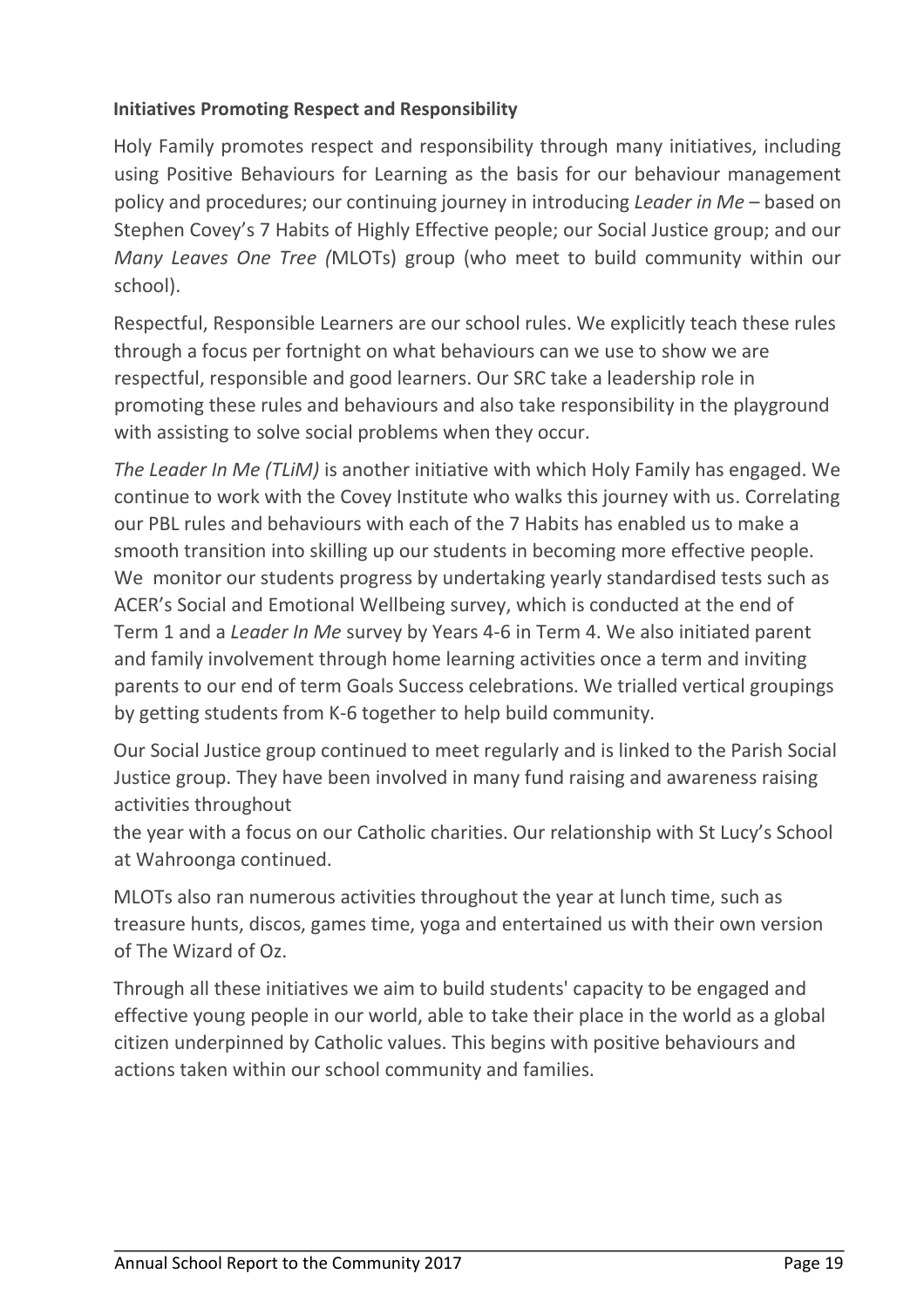# **SECTION NINE: SCHOOL IMPROVEMENT**

Strategic planning ensures a common purpose and agreed values are established. In Broken Bay systemic schools, this common purpose and agreed values along with goals, targets and key improvement strategies are documented in the School Improvement Plan (SIP). This SIP is a three year planning document and is used to record the School's progress in working towards priorities for improvement in three domains: Mission, Pastoral Care, Learning and Teaching. School improvement planning is supported systemically by the Diocesan *Leading Learning* initiative. This initiative is research based and has been developed in partnership with the University of Auckland. Building on *Leading Learning* in the Learning and Teaching domain, the Diocesan *Learning Principles* guide improvement strategies toward high quality contemporary learning.

#### **Key Improvements Achieved**

Professional learning opportunities have equipped staff to be able to construct and implement a range of assessment tasks that engage students and make it possible for them to more accurately demonstrate their level of learning. Whilst the focus for this was in the area of Religious Education teachers have been able to transfer learning about assessment to other KLAs.

Children in Year 5 and 6, and some in Year 4, have become particularly adept with the use of Google Applications For Education. Most obvious has been the collaborative learning made possible with the use of Google Docs allowing for a number of children to contribute simultaneously to one document.

Still in the very early stage of implementation, of a culture of thinking – referred to as Habits of Thinking at Holy Family – we saw the utilisation of a number of associated routines in all classrooms as well as at staff professional learning. The routines provide opportunities that challenge student thinking and make it visible. This will be an ongoing process, and focus of enculturation.

A program of coding was introduced in Years 5 and 6. Collaboration, problem solving and visible thinking have been positive outcomes.

#### **Priority Key Improvements for Next Year**

During 2018 we aim to: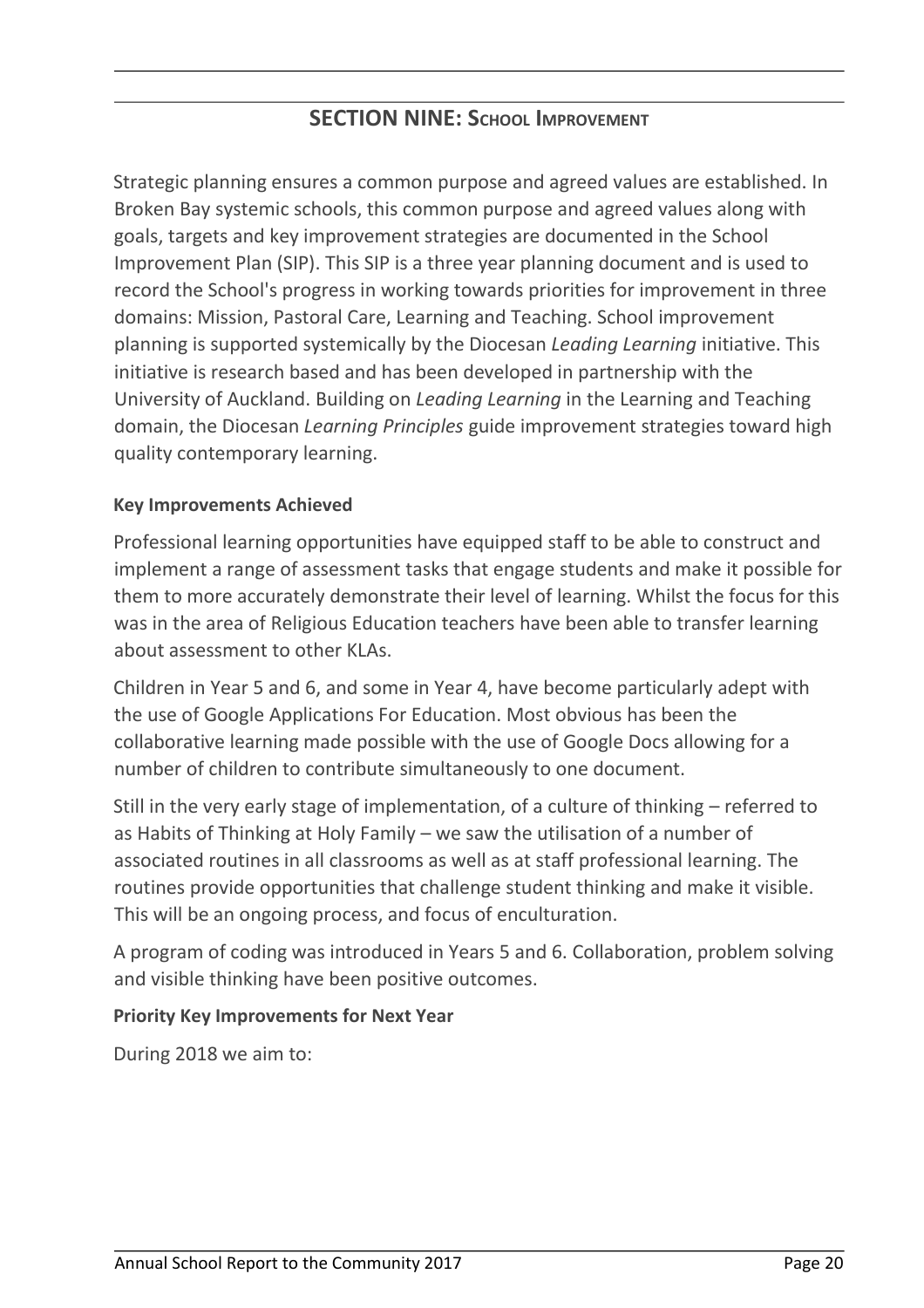- Further refine teaching and learning in all Key Learning Areas by continuing to develop and support teachers in establishing a culture of thinking, making thinking visible, referred to as *Habits of Thinking* at Holy Family
- Further establishing and using thinking routines within *Habits of Thinking*
- Collaborate with a sister school in the establishment and development of *Habits of Thinking*
- **Explore the construction and use of challenging mathematical tasks and teacher** expectations of student learning in mathematics by participating in the 'Encouraging
	- Persistence Maintaining Challenge' professional development project
- Continue to develop the use of Google Applications For Education in Year
- 4 Continue to develop a culture of the Seven Habits with *The Leader In Me,* focusing on aligning TLIM with academic domain
- Provide for teacher professional learning in spelling and providing for targeted and developmental pedagogy and programming Kindergarten to Year 6
- Expand opportunities for students to engage with coding beyond Years 5
- and 6 Focus on, and further develop, a culture of leadership.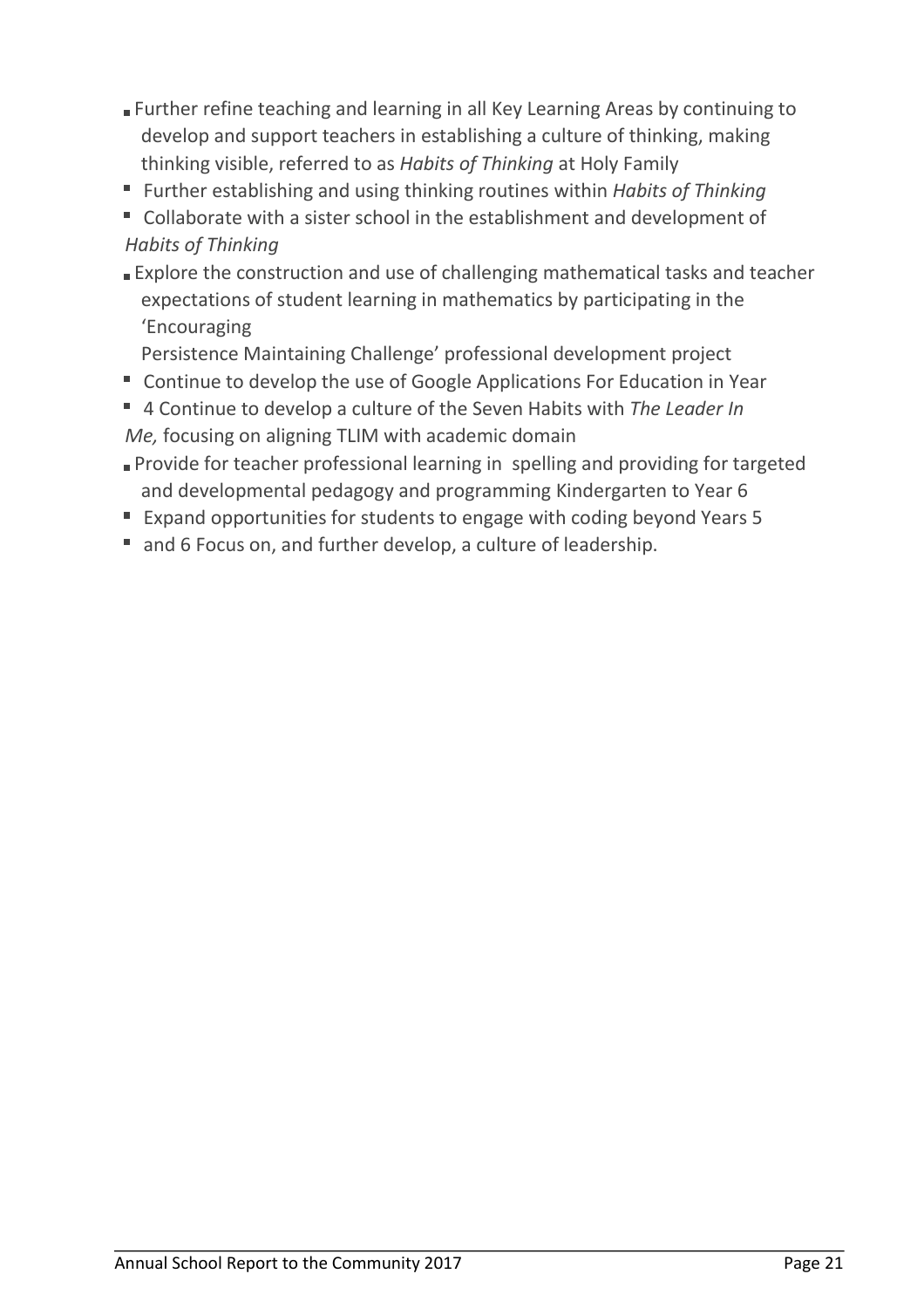# **SECTION TEN: COMMUNITY SATISFACTION**

The opinions and ideas of parents, students and teachers are valued and sought. Their suggestions are incorporated into planning for and achieving improved outcomes for students. This year, a variety of processes have been used to gain information about the level of satisfaction with the School from parents, students and teachers.

# **Parent Satisfaction**

The School Advisory group has expressed a high level of satisfaction with the school in the key domains of mission, learning and teaching, and pastoral care.

Feedback at meetings and via members of the Parents and Friends (P&F) executive and the School Advisory group tells us that the majority of parents are very satisfied with the level of care for the children, the inclusive nature of the school and the academic and social and emotional directions currently being taken at the school. This was made very clear when the parent body rallied and became extremely active and vocal when faced with perceived threats to Government funding. Parent passion and support for Holy Family was made obvious.

The initial implementation of a Culture of Thinking has received a positive response but is still very much in its early stages. This will continue in 2018 and will be accompanied by parent education.

There continues to be much verbal and written commentary supporting The Leader In Me (TLIM). It will be important that we provide further parent education in TLIM and Cultures of Thinking, particularly for new families in the School.

### **Student Satisfaction**

'Tell Them From Me' (TTFM), a survey targeted at primary aged children gauging student engagement was undertaken late in 2017. The survey broadly looks at the three key areas of social, institutional and intellectual engagement.

The social engagement domain responses has the school mean above the norm in relation to having positive relationships and participation in sports and clubs but slightly below the norm for a positive sense of belonging.

The institutional domain tells us that our students value schooling outcomes and students with positive behaviour at school rates above the norm. An area for further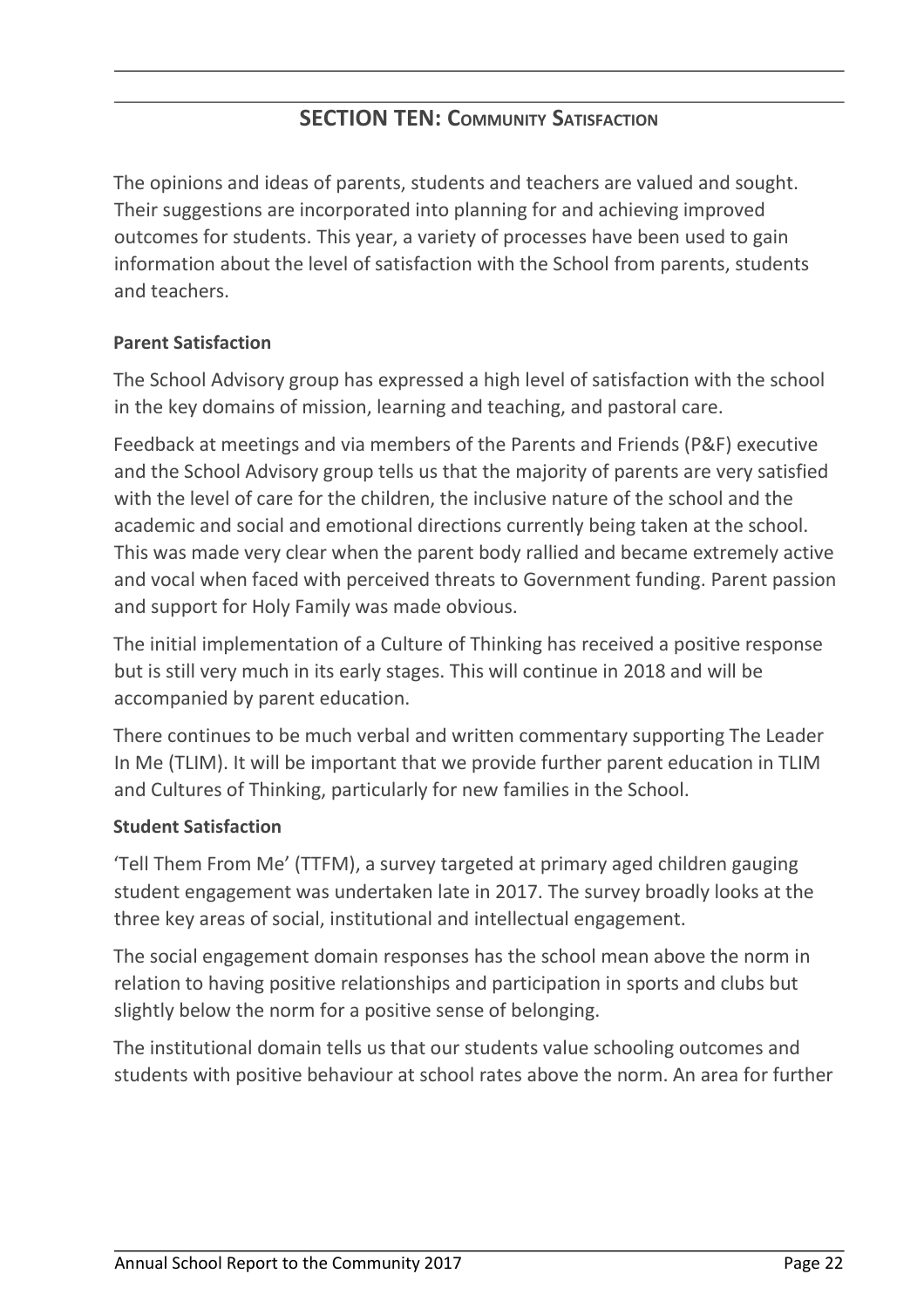inquiry is that of students with positive homework behaviour which rated below the norm.

The intellectual domain reports that students are interested, motivated, apply themselves to learning and believe they receive high-quality instruction.

Year 4 and Year 6 students report they are engaged in learning above the norm with Year 5 slightly below.

In summary our students reported they receive quality instruction, experience positive relationships, have high expectations for success and feel supported at school.

# **Teacher Satisfaction**

Holy Family Staff participated in the 'Tell Them From Me' (TTFM) 'Focus on Learning' survey. The data was normed against the Catholic Schools Diocese of Broken Bay. The survey is based on eight identified drivers of student learning: Leadership, Parent Involvement, Inclusive School, Technology, Teaching Strategies, Data Informs Practice, Learning Culture and Collaboration.

Staff rated Technology just above the Diocesan norm and collaboration just below. The other six drivers were rated as well above the Diocesan norm and speak of a high level of satisfaction.

Leadership was seen as providing good direction, feedback and support for teachers as well as facilitating provision for new student learning experiences.

Staff believe teaching strategies, inclusion and differentiation are strengths at Holy Family. They also understand the need and importance of parent involvement in promoting student learning and developing a learning community and believe much is happening to promote and develop this.

Collaboration is the one driver that that stands out as requiring development. Planned teacher Stage meetings throughout 2018 will facilitate and promote collaboration.

# **SECTION ELEVEN: FINANCIAL STATEMENT**

Consistent with the NESA requirements, financial income and expenditure for the School is shown below. More detailed financial data is available on the My School website. Diocesan system financial reporting can be found in the Broken Bay Diocese Annual Report.